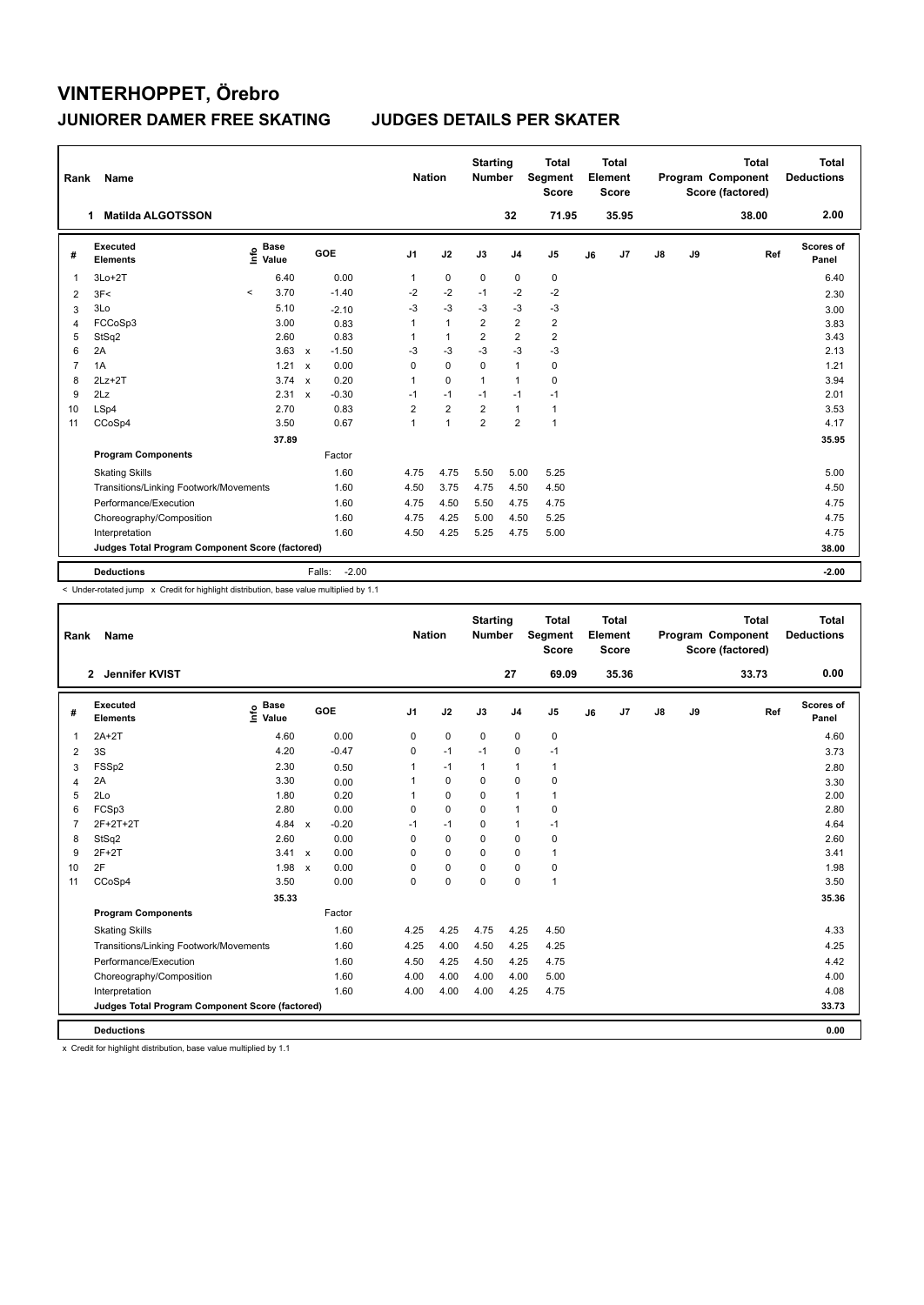| Rank           | Name                                            |      |                      |              |         | <b>Nation</b>  |                | <b>Starting</b><br><b>Number</b> |                | <b>Total</b><br>Segment<br><b>Score</b> |    | <b>Total</b><br>Element<br><b>Score</b> |    |    | <b>Total</b><br>Program Component<br>Score (factored) | <b>Total</b><br><b>Deductions</b> |
|----------------|-------------------------------------------------|------|----------------------|--------------|---------|----------------|----------------|----------------------------------|----------------|-----------------------------------------|----|-----------------------------------------|----|----|-------------------------------------------------------|-----------------------------------|
|                | <b>Elin SIEVERT</b><br>3                        |      |                      |              |         |                |                |                                  | 15             | 66.53                                   |    | 32.79                                   |    |    | 33.74                                                 | 0.00                              |
| #              | Executed<br><b>Elements</b>                     | ١nfo | <b>Base</b><br>Value |              | GOE     | J <sub>1</sub> | J2             | J3                               | J <sub>4</sub> | J <sub>5</sub>                          | J6 | J7                                      | J8 | J9 | Ref                                                   | <b>Scores of</b><br>Panel         |
| 1              | 3S<<                                            | <<   | 1.30                 |              | $-0.60$ | $-3$           | $-3$           | $-3$                             | $-3$           | $-3$                                    |    |                                         |    |    |                                                       | 0.70                              |
| 2              | 2A                                              |      | 3.30                 |              | 0.00    | 0              | $\mathbf 0$    | 0                                | 0              | 0                                       |    |                                         |    |    |                                                       | 3.30                              |
| 3              | 2F                                              |      | 1.80                 |              | 0.30    | 1              | $\mathbf{1}$   | 0                                | $\mathbf{1}$   | $\mathbf{1}$                            |    |                                         |    |    |                                                       | 2.10                              |
| 4              | FCSp4                                           |      | 3.20                 |              | 0.00    | 0              | 0              | 0                                | 0              | $\mathbf{1}$                            |    |                                         |    |    |                                                       | 3.20                              |
| 5              | $1A+2T$                                         |      | 2.40                 |              | 0.00    | 0              | $\mathbf 0$    | 0                                | $\mathbf 0$    | 0                                       |    |                                         |    |    |                                                       | 2.40                              |
| 6              | 2Lo                                             |      | 1.98                 | $\mathsf{x}$ | 0.30    | 1              | $\mathbf{1}$   | $\Omega$                         | $\mathbf{1}$   | $\mathbf 1$                             |    |                                         |    |    |                                                       | 2.28                              |
| $\overline{7}$ | LSp3                                            |      | 2.40                 |              | 0.50    | 1              | $\overline{2}$ | 1                                | $\overline{1}$ | $\mathbf{1}$                            |    |                                         |    |    |                                                       | 2.90                              |
| 8              | $2Lz+2T$                                        | e    | 3.74                 | $\mathsf{x}$ | $-0.30$ | $-1$           | $-1$           | $-1$                             | $-1$           | 0                                       |    |                                         |    |    |                                                       | 3.44                              |
| 9              | StSq3                                           |      | 3.30                 |              | 0.50    | 1              | $\mathbf{1}$   | $\mathbf{1}$                     | $\overline{2}$ | $\mathbf{1}$                            |    |                                         |    |    |                                                       | 3.80                              |
| 10             | 2Lz+2T+2T                                       |      | 5.17                 | $\mathsf{x}$ | 0.00    | 0              | $\mathbf 0$    | 0                                | $\mathbf 0$    | $-1$                                    |    |                                         |    |    |                                                       | 5.17                              |
| 11             | CCoSp4                                          |      | 3.50                 |              | 0.00    | 0              | $\Omega$       | $\Omega$                         | $\Omega$       | $\pmb{0}$                               |    |                                         |    |    |                                                       | 3.50                              |
|                |                                                 |      | 32.09                |              |         |                |                |                                  |                |                                         |    |                                         |    |    |                                                       | 32.79                             |
|                | <b>Program Components</b>                       |      |                      |              | Factor  |                |                |                                  |                |                                         |    |                                         |    |    |                                                       |                                   |
|                | <b>Skating Skills</b>                           |      |                      |              | 1.60    | 4.25           | 4.50           | 4.25                             | 4.25           | 4.75                                    |    |                                         |    |    |                                                       | 4.33                              |
|                | Transitions/Linking Footwork/Movements          |      |                      |              | 1.60    | 3.75           | 4.00           | 3.75                             | 4.25           | 4.50                                    |    |                                         |    |    |                                                       | 4.00                              |
|                | Performance/Execution                           |      |                      |              | 1.60    | 4.00           | 4.50           | 4.25                             | 4.50           | 4.50                                    |    |                                         |    |    |                                                       | 4.42                              |
|                | Choreography/Composition                        |      |                      |              | 1.60    | 3.75           | 4.25           | 4.00                             | 4.50           | 4.25                                    |    |                                         |    |    |                                                       | 4.17                              |
|                | Interpretation                                  |      |                      |              | 1.60    | 4.00           | 4.25           | 3.75                             | 4.50           | 4.25                                    |    |                                         |    |    |                                                       | 4.17                              |
|                | Judges Total Program Component Score (factored) |      |                      |              |         |                |                |                                  |                |                                         |    |                                         |    |    |                                                       | 33.74                             |
|                | <b>Deductions</b>                               |      |                      |              |         |                |                |                                  |                |                                         |    |                                         |    |    |                                                       | 0.00                              |

<< Downgraded jump x Credit for highlight distribution, base value multiplied by 1.1 e Jump take off with wrong edge

| Rank           | Name                                            |         |                      |                           |         | <b>Nation</b>  |                | <b>Starting</b><br><b>Number</b> |                | <b>Total</b><br><b>Segment</b><br><b>Score</b> |    | <b>Total</b><br>Element<br>Score |               |    | <b>Total</b><br>Program Component<br>Score (factored) | <b>Total</b><br><b>Deductions</b> |
|----------------|-------------------------------------------------|---------|----------------------|---------------------------|---------|----------------|----------------|----------------------------------|----------------|------------------------------------------------|----|----------------------------------|---------------|----|-------------------------------------------------------|-----------------------------------|
|                | 4 Lydia BRUHN                                   |         |                      |                           |         |                |                |                                  | 29             | 64.97                                          |    | 29.37                            |               |    | 35.60                                                 | 0.00                              |
| #              | Executed<br><b>Elements</b>                     | ١m      | <b>Base</b><br>Value |                           | GOE     | J <sub>1</sub> | J2             | J3                               | J <sub>4</sub> | J <sub>5</sub>                                 | J6 | J <sub>7</sub>                   | $\mathsf{J}8$ | J9 | Ref                                                   | Scores of<br>Panel                |
| 1              | 2A                                              |         | 3.30                 |                           | 0.50    | 2              | $\mathbf{1}$   | $\mathbf{1}$                     | $\mathbf{1}$   | $\mathbf{1}$                                   |    |                                  |               |    |                                                       | 3.80                              |
| 2              | 3S<+SEQ                                         | $\prec$ | 2.32                 |                           | $-2.10$ | -3             | $-3$           | -3                               | $-3$           | -3                                             |    |                                  |               |    |                                                       | 0.22                              |
| 3              | FCSSp3                                          |         | 2.60                 |                           | 0.67    | 1              | $\mathbf{1}$   | $\overline{2}$                   | $\mathbf{1}$   | $\overline{2}$                                 |    |                                  |               |    |                                                       | 3.27                              |
| 4              | 2Lz<<                                           | <<      | 0.60                 |                           | $-0.30$ | $-3$           | $-3$           | $-3$                             | $-3$           | $-3$                                           |    |                                  |               |    |                                                       | 0.30                              |
| 5              | 2F                                              |         | 1.80                 |                           | 0.10    | 0              | $\mathbf 0$    | $\Omega$                         | $\mathbf{1}$   | $\mathbf{1}$                                   |    |                                  |               |    |                                                       | 1.90                              |
| 6              | StSq2                                           |         | 2.60                 |                           | 0.50    | 1              | $\mathbf 0$    | $\overline{2}$                   | $\mathbf{1}$   | $\mathbf{1}$                                   |    |                                  |               |    |                                                       | 3.10                              |
| $\overline{7}$ | CCoSp4                                          |         | 3.50                 |                           | 0.33    | 0              | $\mathbf 0$    | $\overline{1}$                   | $\mathbf{1}$   | $\overline{1}$                                 |    |                                  |               |    |                                                       | 3.83                              |
| 8              | 2Lo                                             |         | 1.98                 | $\mathbf{x}$              | 0.30    | 1              | $\mathbf 0$    | $\mathbf{1}$                     | $\mathbf{1}$   | $\mathbf{1}$                                   |    |                                  |               |    |                                                       | 2.28                              |
| 9              | 2A                                              |         | 3.63                 | $\boldsymbol{\mathsf{x}}$ | 0.50    | 1              | $\overline{1}$ | 0                                | $\mathbf{1}$   | $\mathbf{1}$                                   |    |                                  |               |    |                                                       | 4.13                              |
| 10             | 2F+2T+2T                                        |         | 4.84                 | $\mathsf{x}$              | 0.00    | 0              | $-1$           | $\mathbf 0$                      | $\mathbf 0$    | $\mathbf 0$                                    |    |                                  |               |    |                                                       | 4.84                              |
| 11             | FCCoSp1                                         |         | 2.00                 |                           | $-0.30$ | $-1$           | $-1$           | $-1$                             | $\mathbf 0$    | $-1$                                           |    |                                  |               |    |                                                       | 1.70                              |
|                |                                                 |         | 29.17                |                           |         |                |                |                                  |                |                                                |    |                                  |               |    |                                                       | 29.37                             |
|                | <b>Program Components</b>                       |         |                      |                           | Factor  |                |                |                                  |                |                                                |    |                                  |               |    |                                                       |                                   |
|                | <b>Skating Skills</b>                           |         |                      |                           | 1.60    | 4.25           | 4.50           | 5.00                             | 4.25           | 4.75                                           |    |                                  |               |    |                                                       | 4.50                              |
|                | Transitions/Linking Footwork/Movements          |         |                      |                           | 1.60    | 4.00           | 4.50           | 4.75                             | 4.00           | 4.25                                           |    |                                  |               |    |                                                       | 4.25                              |
|                | Performance/Execution                           |         |                      |                           | 1.60    | 4.25           | 4.75           | 5.50                             | 4.50           | 4.50                                           |    |                                  |               |    |                                                       | 4.58                              |
|                | Choreography/Composition                        |         |                      |                           | 1.60    | 4.00           | 4.50           | 4.75                             | 4.00           | 5.00                                           |    |                                  |               |    |                                                       | 4.42                              |
|                | Interpretation                                  |         |                      |                           | 1.60    | 4.50           | 4.50           | 5.25                             | 4.50           | 4.50                                           |    |                                  |               |    |                                                       | 4.50                              |
|                | Judges Total Program Component Score (factored) |         |                      |                           |         |                |                |                                  |                |                                                |    |                                  |               |    |                                                       | 35.60                             |
|                | <b>Deductions</b>                               |         |                      |                           |         |                |                |                                  |                |                                                |    |                                  |               |    |                                                       | 0.00                              |

< Under-rotated jump << Downgraded jump x Credit for highlight distribution, base value multiplied by 1.1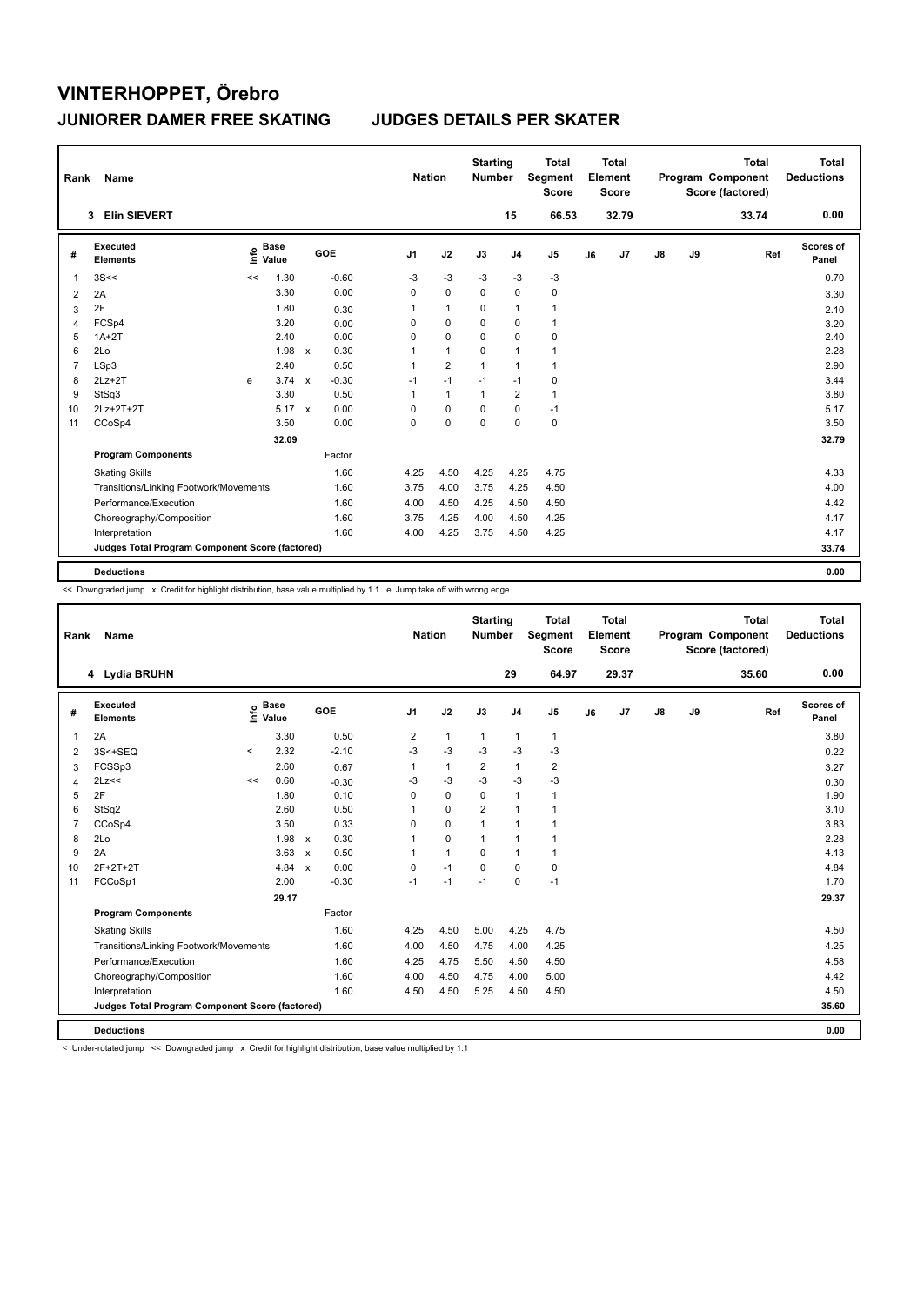| Rank           | Name                                            |          |                      |              |         | <b>Nation</b>  |                          | <b>Starting</b><br><b>Number</b> |                          | <b>Total</b><br>Segment<br><b>Score</b> |    | <b>Total</b><br>Element<br><b>Score</b> |               |    | <b>Total</b><br>Program Component<br>Score (factored) | Total<br><b>Deductions</b> |
|----------------|-------------------------------------------------|----------|----------------------|--------------|---------|----------------|--------------------------|----------------------------------|--------------------------|-----------------------------------------|----|-----------------------------------------|---------------|----|-------------------------------------------------------|----------------------------|
|                | 5 Gabriella JOSEFSSON                           |          |                      |              |         |                |                          |                                  | 22                       | 64.08                                   |    | 28.89                                   |               |    | 35.19                                                 | 0.00                       |
| #              | Executed<br><b>Elements</b>                     | lnfo     | <b>Base</b><br>Value |              | GOE     | J <sub>1</sub> | J2                       | J3                               | J <sub>4</sub>           | J <sub>5</sub>                          | J6 | J7                                      | $\mathsf{J}8$ | J9 | Ref                                                   | Scores of<br>Panel         |
| 1              | 2A<                                             | $\,<$    | 2.30                 |              | $-0.50$ | $-1$           | $-2$                     | $-1$                             | $-1$                     | $-1$                                    |    |                                         |               |    |                                                       | 1.80                       |
| 2              | 3S<                                             | $\hat{}$ | 2.90                 |              | $-2.10$ | $-3$           | $-3$                     | $-2$                             | $-3$                     | $-3$                                    |    |                                         |               |    |                                                       | 0.80                       |
| 3              | 1A<<                                            | <<       | 0.00                 |              | 0.00    | ٠              | $\overline{\phantom{a}}$ |                                  | $\overline{\phantom{a}}$ |                                         |    |                                         |               |    |                                                       | 0.00                       |
| 4              | CCoSp3                                          |          | 3.00                 |              | 0.50    | 0              | $\mathbf{1}$             | $\mathbf{1}$                     | $\mathbf{1}$             | $\mathbf{1}$                            |    |                                         |               |    |                                                       | 3.50                       |
| 5              | StSq2                                           |          | 2.60                 |              | 0.50    | $\Omega$       | $\mathbf{1}$             | $\mathbf{1}$                     | $\mathbf{1}$             | $\mathbf{1}$                            |    |                                         |               |    |                                                       | 3.10                       |
| 6              | 2Lz+1Lo+2S                                      |          | 4.29                 | $\mathsf{x}$ | $-0.10$ | $-1$           | 0                        | 0                                | 0                        | $-1$                                    |    |                                         |               |    |                                                       | 4.19                       |
| $\overline{7}$ | 2Lz                                             |          | 2.31                 | $\mathbf{x}$ | 0.30    | 1              | $\overline{2}$           | $\mathbf{1}$                     | $\mathbf{1}$             | 0                                       |    |                                         |               |    |                                                       | 2.61                       |
| 8              | FCSSp4                                          |          | 3.00                 |              | 0.50    | 1              | $\Omega$                 | $\mathbf{1}$                     | $\mathbf{1}$             | $\mathbf{1}$                            |    |                                         |               |    |                                                       | 3.50                       |
| 9              | $2Lo+2T$                                        |          | 3.41                 | $\mathsf{x}$ | 0.00    | 0              | $\mathbf 0$              | $\mathbf 0$                      | 0                        | $\pmb{0}$                               |    |                                         |               |    |                                                       | 3.41                       |
| 10             | 2F                                              |          | 1.98                 | $\mathbf{x}$ | 0.00    | 1              | $\mathbf 0$              | $\Omega$                         | $\Omega$                 | $\pmb{0}$                               |    |                                         |               |    |                                                       | 1.98                       |
| 11             | FCCoSp4                                         |          | 3.50                 |              | 0.50    | 0              | $\mathbf{1}$             | $\overline{1}$                   | $\mathbf{1}$             | $\mathbf{1}$                            |    |                                         |               |    |                                                       | 4.00                       |
|                |                                                 |          | 29.29                |              |         |                |                          |                                  |                          |                                         |    |                                         |               |    |                                                       | 28.89                      |
|                | <b>Program Components</b>                       |          |                      |              | Factor  |                |                          |                                  |                          |                                         |    |                                         |               |    |                                                       |                            |
|                | <b>Skating Skills</b>                           |          |                      |              | 1.60    | 4.25           | 4.50                     | 4.75                             | 4.50                     | 4.75                                    |    |                                         |               |    |                                                       | 4.58                       |
|                | Transitions/Linking Footwork/Movements          |          |                      |              | 1.60    | 4.00           | 4.25                     | 5.00                             | 4.25                     | 4.25                                    |    |                                         |               |    |                                                       | 4.25                       |
|                | Performance/Execution                           |          |                      |              | 1.60    | 4.25           | 4.25                     | 5.25                             | 4.50                     | 4.25                                    |    |                                         |               |    |                                                       | 4.33                       |
|                | Choreography/Composition                        |          |                      |              | 1.60    | 4.25           | 4.25                     | 5.00                             | 4.50                     | 4.75                                    |    |                                         |               |    |                                                       | 4.50                       |
|                | Interpretation                                  |          |                      |              | 1.60    | 4.50           | 4.25                     | 5.00                             | 4.25                     | 4.00                                    |    |                                         |               |    |                                                       | 4.33                       |
|                | Judges Total Program Component Score (factored) |          |                      |              |         |                |                          |                                  |                          |                                         |    |                                         |               |    |                                                       | 35.19                      |
|                | <b>Deductions</b>                               |          |                      |              |         |                |                          |                                  |                          |                                         |    |                                         |               |    |                                                       | 0.00                       |

< Under-rotated jump << Downgraded jump x Credit for highlight distribution, base value multiplied by 1.1

| Rank            | <b>Name</b>                                     |                       |                         | <b>Nation</b>  |              | <b>Starting</b><br><b>Number</b> |                | <b>Total</b><br>Segment<br><b>Score</b> |    | Total<br>Element<br><b>Score</b> |               |    | <b>Total</b><br>Program Component<br>Score (factored) | <b>Total</b><br><b>Deductions</b> |
|-----------------|-------------------------------------------------|-----------------------|-------------------------|----------------|--------------|----------------------------------|----------------|-----------------------------------------|----|----------------------------------|---------------|----|-------------------------------------------------------|-----------------------------------|
|                 | <b>Linnea BOHWALLI</b><br>6                     |                       |                         |                |              |                                  | 24             | 61.42                                   |    | 30.16                            |               |    | 32.26                                                 | 1.00                              |
| #               | Executed<br><b>Elements</b>                     | $\sum_{i=1}^{n}$ Base | GOE                     | J <sub>1</sub> | J2           | J3                               | J <sub>4</sub> | J <sub>5</sub>                          | J6 | J <sub>7</sub>                   | $\mathsf{J}8$ | J9 | Ref                                                   | Scores of<br>Panel                |
| $\mathbf{1}$    | $2F+2Lo$                                        | 3.60                  | 0.20                    | 1              | $\mathbf 0$  | 0                                | 1              | $\mathbf{1}$                            |    |                                  |               |    |                                                       | 3.80                              |
| 2               | 2A                                              | 3.30                  | $-1.00$                 | $-2$           | $-2$         | $-2$                             | $-2$           | $-2$                                    |    |                                  |               |    |                                                       | 2.30                              |
| 3               | CCoSp4                                          | 3.50                  | 0.17                    |                | $\mathbf 0$  | $\mathbf 0$                      | $\mathbf 0$    | 1                                       |    |                                  |               |    |                                                       | 3.67                              |
| 4               | 2Lz                                             | 2.10                  | 0.30                    |                | $\mathbf 0$  | $\mathbf{1}$                     | $\mathbf{1}$   | 1                                       |    |                                  |               |    |                                                       | 2.40                              |
| 5               | $2F+2T$                                         | 3.10                  | 0.30                    |                | $\mathbf 0$  | $\mathbf{1}$                     | $\mathbf{1}$   | 1                                       |    |                                  |               |    |                                                       | 3.40                              |
| 6               | 2A                                              | 3.63                  | $-1.50$<br>$\mathsf{x}$ | $-3$           | $-3$         | $-3$                             | $-3$           | $-3$                                    |    |                                  |               |    |                                                       | 2.13                              |
| $\overline{7}$  | 2Lo                                             | 1.98                  | 0.00<br>$\mathbf{x}$    | $\Omega$       | $\mathbf 0$  | $\Omega$                         | $\mathbf 0$    | 0                                       |    |                                  |               |    |                                                       | 1.98                              |
| 8               | CSp1                                            | 1.40                  | $-0.50$                 | $-2$           | $-2$         | $-1$                             | $-2$           | $-1$                                    |    |                                  |               |    |                                                       | 0.90                              |
| 9               | StSq2                                           | 2.60                  | 0.50                    | $\Omega$       | $\mathbf{1}$ | $\mathbf{1}$                     | $\mathbf{1}$   | 1                                       |    |                                  |               |    |                                                       | 3.10                              |
| 10 <sup>1</sup> | 2Lz+2T+1T                                       | 4.18 $x$              | 0.00                    | $\Omega$       | $\mathbf 0$  | $\Omega$                         | $\Omega$       | $\mathbf 0$                             |    |                                  |               |    |                                                       | 4.18                              |
| 11              | FSSp2                                           | 2.30                  | 0.00                    | 0              | $\mathbf 0$  | $\mathbf 0$                      | $-1$           | $\mathbf 0$                             |    |                                  |               |    |                                                       | 2.30                              |
|                 |                                                 | 31.69                 |                         |                |              |                                  |                |                                         |    |                                  |               |    |                                                       | 30.16                             |
|                 | <b>Program Components</b>                       |                       | Factor                  |                |              |                                  |                |                                         |    |                                  |               |    |                                                       |                                   |
|                 | <b>Skating Skills</b>                           |                       | 1.60                    | 4.25           | 3.75         | 4.25                             | 3.75           | 4.25                                    |    |                                  |               |    |                                                       | 4.08                              |
|                 | Transitions/Linking Footwork/Movements          |                       | 1.60                    | 4.00           | 3.75         | 4.00                             | 3.75           | 3.75                                    |    |                                  |               |    |                                                       | 3.83                              |
|                 | Performance/Execution                           |                       | 1.60                    | 4.25           | 4.00         | 4.25                             | 4.25           | 4.25                                    |    |                                  |               |    |                                                       | 4.25                              |
|                 | Choreography/Composition                        |                       | 1.60                    | 4.00           | 4.00         | 4.50                             | 4.00           | 4.25                                    |    |                                  |               |    |                                                       | 4.08                              |
|                 | Interpretation                                  |                       | 1.60                    | 4.00           | 4.25         | 3.75                             | 3.75           | 4.00                                    |    |                                  |               |    |                                                       | 3.92                              |
|                 | Judges Total Program Component Score (factored) |                       |                         |                |              |                                  |                |                                         |    |                                  |               |    |                                                       | 32.26                             |
|                 | <b>Deductions</b>                               |                       | $-1.00$<br>Falls:       |                |              |                                  |                |                                         |    |                                  |               |    |                                                       | $-1.00$                           |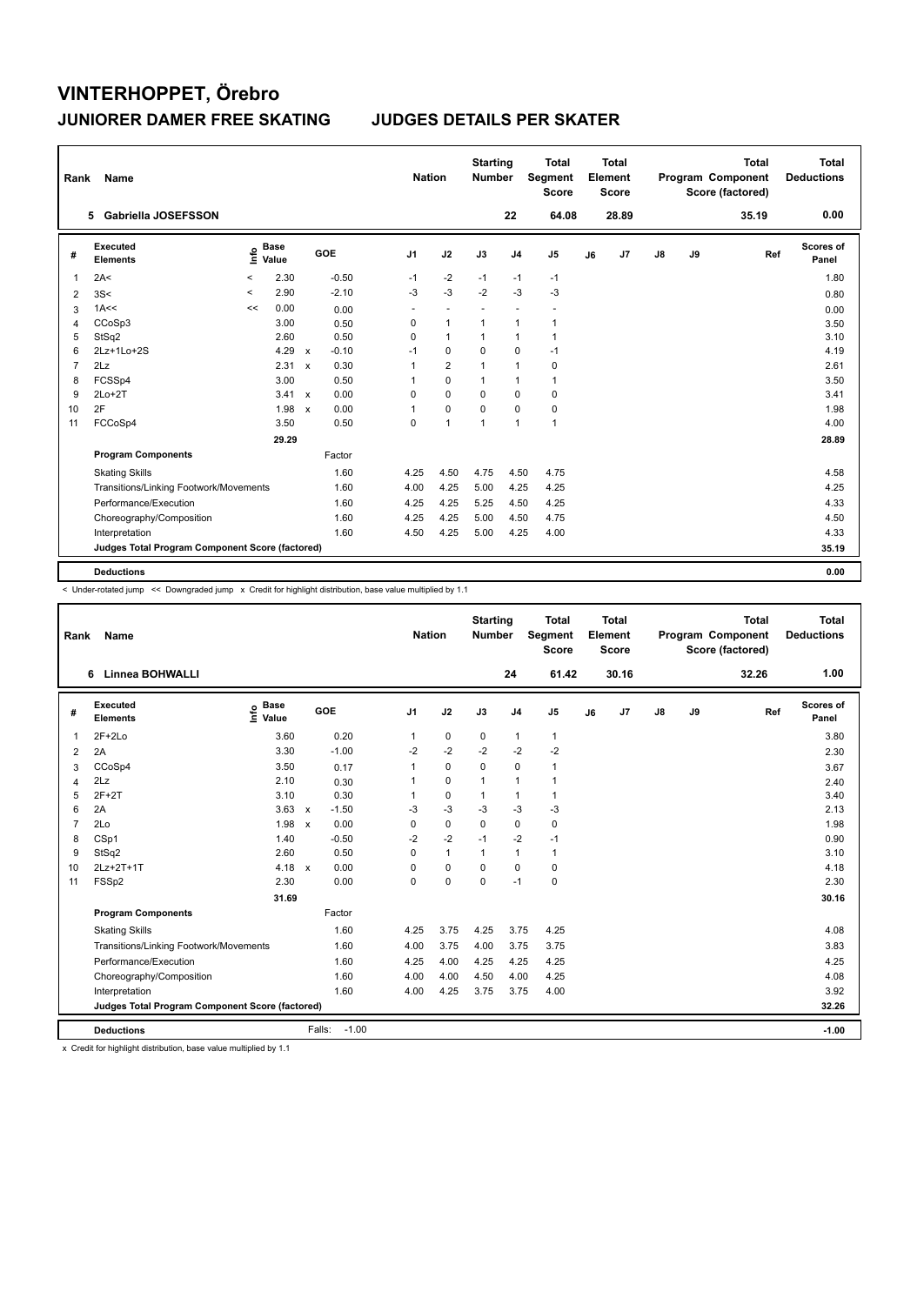| Rank | Name                                            |                                  |              |            | <b>Nation</b>  |              | <b>Starting</b><br><b>Number</b> |                | <b>Total</b><br>Segment<br><b>Score</b> |    | <b>Total</b><br><b>Element</b><br><b>Score</b> |               |    | <b>Total</b><br>Program Component<br>Score (factored) | Total<br><b>Deductions</b> |
|------|-------------------------------------------------|----------------------------------|--------------|------------|----------------|--------------|----------------------------------|----------------|-----------------------------------------|----|------------------------------------------------|---------------|----|-------------------------------------------------------|----------------------------|
|      | <b>Ida LEPENICA</b><br>7                        |                                  |              |            |                |              |                                  | 19             | 60.22                                   |    | 29.02                                          |               |    | 31.20                                                 | 0.00                       |
| #    | Executed<br><b>Elements</b>                     | <b>Base</b><br>e Base<br>⊆ Value |              | <b>GOE</b> | J <sub>1</sub> | J2           | J3                               | J <sub>4</sub> | J <sub>5</sub>                          | J6 | J <sub>7</sub>                                 | $\mathsf{J}8$ | J9 | Ref                                                   | Scores of<br>Panel         |
| 1    | 2Lz+2T+2T                                       | 4.70                             |              | 0.00       | 0              | $\pmb{0}$    | $-1$                             | $\pmb{0}$      | $\pmb{0}$                               |    |                                                |               |    |                                                       | 4.70                       |
| 2    | 1A                                              | 1.10                             |              | 0.20       | 1              | $\mathbf{1}$ | $\overline{1}$                   | $\overline{1}$ | $\mathbf{1}$                            |    |                                                |               |    |                                                       | 1.30                       |
| 3    | 2Lo                                             | 1.80                             |              | 0.30       | 1              | $\mathbf{1}$ | $\mathbf{1}$                     | $\overline{1}$ | 1                                       |    |                                                |               |    |                                                       | 2.10                       |
| 4    | FSSp4                                           | 3.00                             |              | 0.33       | 0              | $\mathbf{1}$ | 0                                | $\overline{1}$ | $\mathbf 1$                             |    |                                                |               |    |                                                       | 3.33                       |
| 5    | 1Lz                                             | 0.60                             |              | 0.00       | 0              | $\mathbf 0$  | 0                                | $\mathbf 0$    | $\pmb{0}$                               |    |                                                |               |    |                                                       | 0.60                       |
| 6    | 2Lo+2Lo                                         | 3.60                             |              | 0.00       | 0              | $\mathbf 0$  | 0                                | $\mathbf 0$    | $\pmb{0}$                               |    |                                                |               |    |                                                       | 3.60                       |
| 7    | CCoSp4                                          | 3.50                             |              | 0.00       | 0              | 0            | 0                                | 0              | $\mathbf{1}$                            |    |                                                |               |    |                                                       | 3.50                       |
| 8    | 2F                                              | 1.98                             | $\mathsf{x}$ | 0.00       | 0              | $\mathbf 0$  | 0                                | $\mathbf{1}$   | 0                                       |    |                                                |               |    |                                                       | 1.98                       |
| 9    | StSq1                                           | 1.80                             |              | 0.00       | 0              | $\mathbf 0$  | 0                                | $\mathbf 0$    | $-1$                                    |    |                                                |               |    |                                                       | 1.80                       |
| 10   | $2F+2T$                                         | 3.41                             | $\mathsf{x}$ | $-0.20$    | 0              | $-1$         | 0                                | $-1$           | $-1$                                    |    |                                                |               |    |                                                       | 3.21                       |
| 11   | LSp3                                            | 2.40                             |              | 0.50       | 1              | $\mathbf{1}$ | 0                                | $\overline{1}$ | $\mathbf{1}$                            |    |                                                |               |    |                                                       | 2.90                       |
|      |                                                 | 27.89                            |              |            |                |              |                                  |                |                                         |    |                                                |               |    |                                                       | 29.02                      |
|      | <b>Program Components</b>                       |                                  |              | Factor     |                |              |                                  |                |                                         |    |                                                |               |    |                                                       |                            |
|      | <b>Skating Skills</b>                           |                                  |              | 1.60       | 4.25           | 4.25         | 4.00                             | 4.25           | 3.75                                    |    |                                                |               |    |                                                       | 4.17                       |
|      | Transitions/Linking Footwork/Movements          |                                  |              | 1.60       | 3.75           | 3.75         | 3.75                             | 4.00           | 3.50                                    |    |                                                |               |    |                                                       | 3.75                       |
|      | Performance/Execution                           |                                  |              | 1.60       | 4.00           | 4.00         | 4.00                             | 4.00           | 3.50                                    |    |                                                |               |    |                                                       | 4.00                       |
|      | Choreography/Composition                        |                                  |              | 1.60       | 3.75           | 4.00         | 4.00                             | 3.75           | 3.25                                    |    |                                                |               |    |                                                       | 3.83                       |
|      | Interpretation                                  |                                  |              | 1.60       | 3.75           | 3.75         | 3.75                             | 4.25           | 3.25                                    |    |                                                |               |    |                                                       | 3.75                       |
|      | Judges Total Program Component Score (factored) |                                  |              |            |                |              |                                  |                |                                         |    |                                                |               |    |                                                       | 31.20                      |
|      | <b>Deductions</b>                               |                                  |              |            |                |              |                                  |                |                                         |    |                                                |               |    |                                                       | 0.00                       |

x Credit for highlight distribution, base value multiplied by 1.1

| Rank           | Name                                            |       |                      |                      | <b>Nation</b>  |             | <b>Starting</b><br><b>Number</b> |                | <b>Total</b><br>Segment<br><b>Score</b> |    | <b>Total</b><br>Element<br><b>Score</b> |               |    | <b>Total</b><br>Program Component<br>Score (factored) | <b>Total</b><br><b>Deductions</b> |
|----------------|-------------------------------------------------|-------|----------------------|----------------------|----------------|-------------|----------------------------------|----------------|-----------------------------------------|----|-----------------------------------------|---------------|----|-------------------------------------------------------|-----------------------------------|
|                | 8 Myrtel SALDEEN                                |       |                      |                      |                |             |                                  | 31             | 60.15                                   |    | 27.16                                   |               |    | 33.99                                                 | 1.00                              |
| #              | Executed<br><b>Elements</b>                     | ١m    | <b>Base</b><br>Value | GOE                  | J <sub>1</sub> | J2          | J3                               | J <sub>4</sub> | J5                                      | J6 | J7                                      | $\mathsf{J}8$ | J9 | Ref                                                   | Scores of<br>Panel                |
| 1              | 3S<                                             | $\,<$ | 2.90                 | $-2.10$              | $-3$           | $-3$        | $-3$                             | $-3$           | $-3$                                    |    |                                         |               |    |                                                       | 0.80                              |
| 2              | $2T+2T$                                         |       | 2.60                 | 0.13                 | 1              | 0           | $\Omega$                         | $\mathbf{1}$   | $\mathbf{1}$                            |    |                                         |               |    |                                                       | 2.73                              |
| 3              | 2A                                              |       | 3.30                 | 0.00                 |                | 0           | $\Omega$                         | 0              | 0                                       |    |                                         |               |    |                                                       | 3.30                              |
| $\overline{4}$ | $2A+2T$                                         |       | 4.60                 | $-0.83$              | $-1$           | $-2$        | $-2$                             | $-2$           | $-1$                                    |    |                                         |               |    |                                                       | 3.77                              |
| 5              | CCSp1                                           |       | 2.00                 | 0.17                 | $\Omega$       | $\Omega$    | 1                                | $\overline{2}$ | 0                                       |    |                                         |               |    |                                                       | 2.17                              |
| 6              | $1Lz+1T$                                        |       | 1.10 x               | $-0.07$              | 0              | 0           | $-1$                             | $-1$           | $-1$                                    |    |                                         |               |    |                                                       | 1.03                              |
| 7              | 2Lo                                             |       | 1.98                 | 0.00<br>$\mathsf{x}$ | 0              | $\mathbf 0$ | $\Omega$                         | 0              | 0                                       |    |                                         |               |    |                                                       | 1.98                              |
| 8              | CCoSp4                                          |       | 3.50                 | 0.50                 |                | 0           |                                  | 1              | $\mathbf{1}$                            |    |                                         |               |    |                                                       | 4.00                              |
| 9              | 2F                                              |       | 1.98 x               | 0.00                 | $\Omega$       | $\Omega$    | $\Omega$                         | $\mathbf{1}$   | 0                                       |    |                                         |               |    |                                                       | 1.98                              |
| 10             | StSq2                                           |       | 2.60                 | 0.33                 |                | 0           | $\Omega$                         | $\overline{1}$ | $\mathbf{1}$                            |    |                                         |               |    |                                                       | 2.93                              |
| 11             | FSSp2                                           |       | 2.30                 | 0.17                 | $\Omega$       | 0           | $\Omega$                         | $\overline{1}$ | $\overline{2}$                          |    |                                         |               |    |                                                       | 2.47                              |
|                |                                                 |       | 28.86                |                      |                |             |                                  |                |                                         |    |                                         |               |    |                                                       | 27.16                             |
|                | <b>Program Components</b>                       |       |                      | Factor               |                |             |                                  |                |                                         |    |                                         |               |    |                                                       |                                   |
|                | <b>Skating Skills</b>                           |       |                      | 1.60                 | 4.50           | 4.50        | 5.00                             | 4.25           | 4.75                                    |    |                                         |               |    |                                                       | 4.58                              |
|                | Transitions/Linking Footwork/Movements          |       |                      | 1.60                 | 4.00           | 4.00        | 4.75                             | 4.25           | 4.00                                    |    |                                         |               |    |                                                       | 4.08                              |
|                | Performance/Execution                           |       |                      | 1.60                 | 4.25           | 4.25        | 4.50                             | 3.75           | 4.50                                    |    |                                         |               |    |                                                       | 4.33                              |
|                | Choreography/Composition                        |       |                      | 1.60                 | 4.25           | 4.00        | 4.50                             | 4.00           | 4.25                                    |    |                                         |               |    |                                                       | 4.17                              |
|                | Interpretation                                  |       |                      | 1.60                 | 4.00           | 4.00        | 4.50                             | 4.00           | 4.25                                    |    |                                         |               |    |                                                       | 4.08                              |
|                | Judges Total Program Component Score (factored) |       |                      |                      |                |             |                                  |                |                                         |    |                                         |               |    |                                                       | 33.99                             |
|                | <b>Deductions</b>                               |       |                      | $-1.00$<br>Falls:    |                |             |                                  |                |                                         |    |                                         |               |    |                                                       | $-1.00$                           |

< Under-rotated jump x Credit for highlight distribution, base value multiplied by 1.1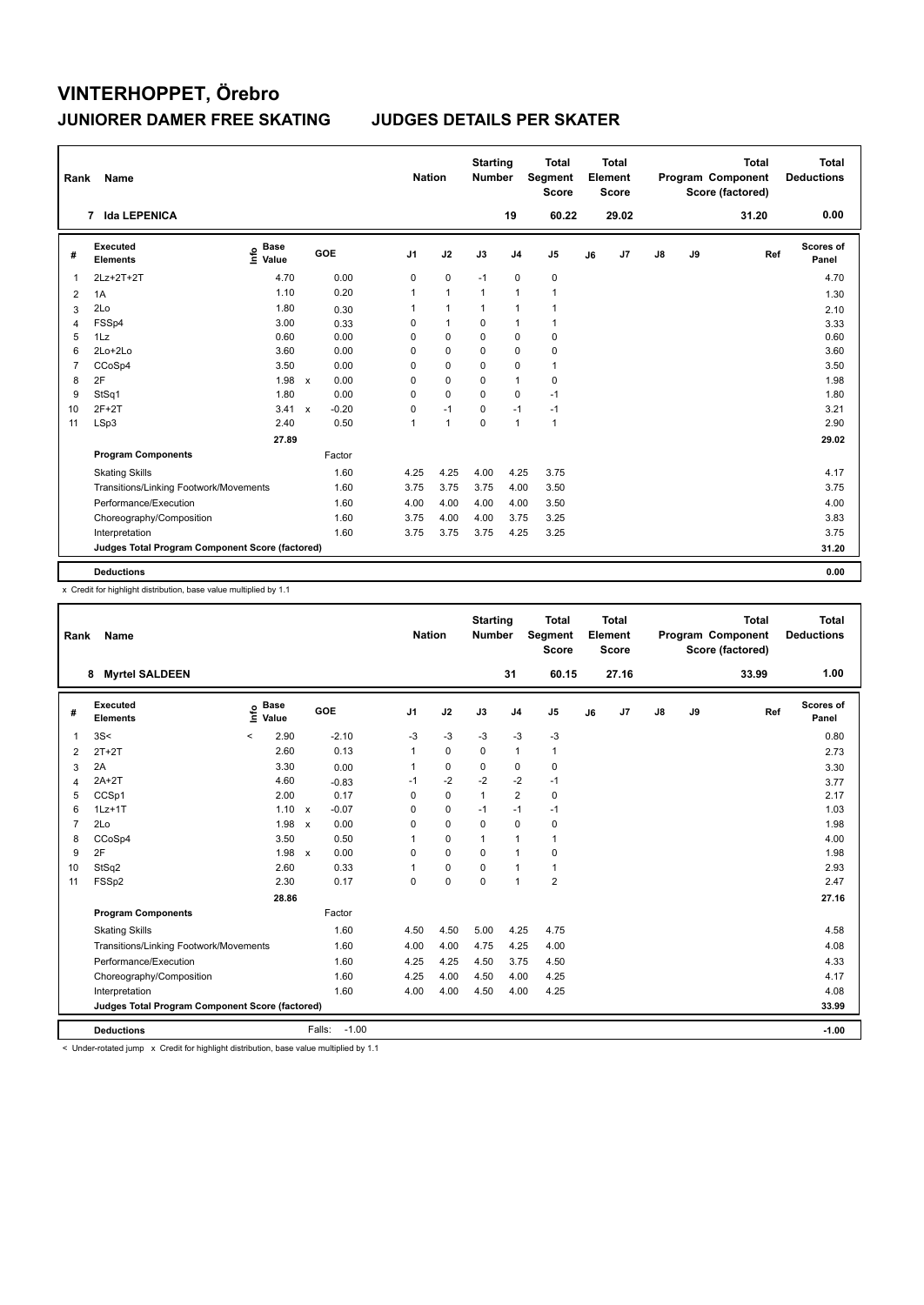| Rank           | Name                                            |                              |              |         | <b>Nation</b>  |                | <b>Starting</b><br><b>Number</b> |                         | <b>Total</b><br>Segment<br><b>Score</b> |    | <b>Total</b><br>Element<br><b>Score</b> |               |    | <b>Total</b><br>Program Component<br>Score (factored) | <b>Total</b><br><b>Deductions</b> |
|----------------|-------------------------------------------------|------------------------------|--------------|---------|----------------|----------------|----------------------------------|-------------------------|-----------------------------------------|----|-----------------------------------------|---------------|----|-------------------------------------------------------|-----------------------------------|
|                | <b>Anna HALLGREN</b><br>9                       |                              |              |         |                |                |                                  | 20                      | 60.12                                   |    | 29.32                                   |               |    | 30.80                                                 | 0.00                              |
| #              | <b>Executed</b><br><b>Elements</b>              | <b>Base</b><br>١nfo<br>Value |              | GOE     | J <sub>1</sub> | J2             | J3                               | J <sub>4</sub>          | J <sub>5</sub>                          | J6 | J7                                      | $\mathsf{J}8$ | J9 | Ref                                                   | <b>Scores of</b><br>Panel         |
| 1              | 2Lz                                             | 2.10                         |              | 0.00    | 0              | $\pmb{0}$      | 0                                | $\mathbf{1}$            | $\pmb{0}$                               |    |                                         |               |    |                                                       | 2.10                              |
| 2              | 2A                                              | 3.30                         |              | $-1.50$ | $-3$           | $-3$           | $-3$                             | $-3$                    | $-2$                                    |    |                                         |               |    |                                                       | 1.80                              |
| 3              | 2A                                              | 3.30                         |              | $-0.17$ | 0              | $\mathbf 0$    | $-1$                             | $-1$                    | $\pmb{0}$                               |    |                                         |               |    |                                                       | 3.13                              |
| 4              | FSSp2                                           | 2.30                         |              | 0.50    | 0              | $\mathbf{1}$   | $\mathbf{1}$                     | $\mathbf{1}$            | $\mathbf{1}$                            |    |                                         |               |    |                                                       | 2.80                              |
| 5              | $2F+2T$                                         | 3.10                         |              | 0.10    | 1              | 0              | 0                                | $\overline{1}$          | $\pmb{0}$                               |    |                                         |               |    |                                                       | 3.20                              |
| 6              | 2Lo                                             | 1.80                         |              | $-0.10$ | $-1$           | $\mathbf 0$    | $\Omega$                         | $\pmb{0}$               | $-1$                                    |    |                                         |               |    |                                                       | 1.70                              |
| $\overline{7}$ | LSp3                                            | 2.40                         |              | 1.00    | 2              | $\mathbf{1}$   | $\overline{2}$                   | $\overline{2}$          | $\overline{2}$                          |    |                                         |               |    |                                                       | 3.40                              |
| 8              | StSq1                                           | 1.80                         |              | 0.00    | 0              | $\mathbf 0$    | 0                                | $\mathbf{1}$            | 0                                       |    |                                         |               |    |                                                       | 1.80                              |
| 9              | $2F+2T$                                         | 3.41 x                       |              | 0.00    | 0              | 0              | 0                                | 0                       | 0                                       |    |                                         |               |    |                                                       | 3.41                              |
| 10             | 2Lo                                             | 1.98                         | $\mathsf{x}$ | 0.00    | 0              | $-1$           | 0                                | 0                       | 0                                       |    |                                         |               |    |                                                       | 1.98                              |
| 11             | CCoSp4                                          | 3.50                         |              | 0.50    | 1              | $\overline{1}$ | 0                                | $\overline{\mathbf{c}}$ | $\mathbf{1}$                            |    |                                         |               |    |                                                       | 4.00                              |
|                |                                                 | 28.99                        |              |         |                |                |                                  |                         |                                         |    |                                         |               |    |                                                       | 29.32                             |
|                | <b>Program Components</b>                       |                              |              | Factor  |                |                |                                  |                         |                                         |    |                                         |               |    |                                                       |                                   |
|                | <b>Skating Skills</b>                           |                              |              | 1.60    | 4.25           | 4.00           | 4.25                             | 4.25                    | 3.75                                    |    |                                         |               |    |                                                       | 4.17                              |
|                | Transitions/Linking Footwork/Movements          |                              |              | 1.60    | 3.75           | 3.50           | 3.75                             | 3.50                    | 3.00                                    |    |                                         |               |    |                                                       | 3.58                              |
|                | Performance/Execution                           |                              |              | 1.60    | 4.00           | 3.75           | 4.25                             | 4.00                    | 3.50                                    |    |                                         |               |    |                                                       | 3.92                              |
|                | Choreography/Composition                        |                              |              | 1.60    | 4.00           | 3.75           | 4.25                             | 3.75                    | 3.25                                    |    |                                         |               |    |                                                       | 3.83                              |
|                | Interpretation                                  |                              |              | 1.60    | 3.75           | 3.50           | 4.00                             | 4.00                    | 3.25                                    |    |                                         |               |    |                                                       | 3.75                              |
|                | Judges Total Program Component Score (factored) |                              |              |         |                |                |                                  |                         |                                         |    |                                         |               |    |                                                       | 30.80                             |
|                | <b>Deductions</b>                               |                              |              |         |                |                |                                  |                         |                                         |    |                                         |               |    |                                                       | 0.00                              |

x Credit for highlight distribution, base value multiplied by 1.1

| Rank           | <b>Name</b>                                     |                            |                         |                | <b>Nation</b> |          | <b>Starting</b><br><b>Number</b> |                | <b>Total</b><br>Segment<br><b>Score</b> |    | <b>Total</b><br>Element<br><b>Score</b> |               |    | <b>Total</b><br>Program Component<br>Score (factored) |     | <b>Total</b><br><b>Deductions</b> |
|----------------|-------------------------------------------------|----------------------------|-------------------------|----------------|---------------|----------|----------------------------------|----------------|-----------------------------------------|----|-----------------------------------------|---------------|----|-------------------------------------------------------|-----|-----------------------------------|
|                | Rebecka HAMMAR<br>10                            |                            |                         |                |               |          |                                  | 28             | 60.01                                   |    | 30.67                                   |               |    | 29.34                                                 |     | 0.00                              |
| #              | Executed<br><b>Elements</b>                     | <b>Base</b><br>١m<br>Value | GOE                     | J <sub>1</sub> |               | J2       | J3                               | J <sub>4</sub> | J <sub>5</sub>                          | J6 | J <sub>7</sub>                          | $\mathsf{J}8$ | J9 |                                                       | Ref | Scores of<br>Panel                |
| 1              | 2A                                              | 3.30                       | $-0.33$                 |                | 0             | $-1$     | $-1$                             | $\mathbf 0$    | $-1$                                    |    |                                         |               |    |                                                       |     | 2.97                              |
| 2              | $3S+2T$                                         | 5.50                       | $-0.47$                 |                | 0             | $-1$     | 0                                | $-1$           | $-1$                                    |    |                                         |               |    |                                                       |     | 5.03                              |
| 3              | 2F                                              | 1.80                       | 0.00                    |                | 0             | 0        | $\Omega$                         | 0              | 1                                       |    |                                         |               |    |                                                       |     | 1.80                              |
| $\overline{4}$ | FCCoSp2                                         | 2.50                       | 0.00                    |                | 0             | 0        | 0                                | 0              | 0                                       |    |                                         |               |    |                                                       |     | 2.50                              |
| 5              | 2Lz+2T+2T                                       | $5.17 \times$              | 0.00                    |                | 0             | $\Omega$ | $\Omega$                         | 0              | 0                                       |    |                                         |               |    |                                                       |     | 5.17                              |
| 6              | $2F+2T$                                         | $3.41 \times$              | 0.00                    |                | 0             | 0        | $\Omega$                         | 0              | 0                                       |    |                                         |               |    |                                                       |     | 3.41                              |
| $\overline{7}$ | StSq2                                           | 2.60                       | 0.00                    |                | 0             | $\Omega$ | $\Omega$                         | 0              | 0                                       |    |                                         |               |    |                                                       |     | 2.60                              |
| 8              | 2Lo                                             | 1.98                       | 0.00<br>$\mathbf{x}$    |                | 0             | 0        | $\Omega$                         | 0              | 0                                       |    |                                         |               |    |                                                       |     | 1.98                              |
| 9              | 2Lz                                             | 2.31                       | $-0.30$<br>$\mathsf{x}$ |                | $-1$          | $-1$     | $\Omega$                         | $-1$           | $-1$                                    |    |                                         |               |    |                                                       |     | 2.01                              |
| 10             | FSSp1                                           | 2.00                       | $-0.20$                 |                | $-2$          | $-1$     | $\Omega$                         | 0              | $-1$                                    |    |                                         |               |    |                                                       |     | 1.80                              |
| 11             | CoSp1                                           | 1.70                       | $-0.30$                 |                | $-1$          | $-1$     | $-1$                             | $-1$           | $-2$                                    |    |                                         |               |    |                                                       |     | 1.40                              |
|                |                                                 | 32.27                      |                         |                |               |          |                                  |                |                                         |    |                                         |               |    |                                                       |     | 30.67                             |
|                | <b>Program Components</b>                       |                            | Factor                  |                |               |          |                                  |                |                                         |    |                                         |               |    |                                                       |     |                                   |
|                | <b>Skating Skills</b>                           |                            | 1.60                    |                | 4.00          | 4.25     | 4.25                             | 3.75           | 3.50                                    |    |                                         |               |    |                                                       |     | 4.00                              |
|                | Transitions/Linking Footwork/Movements          |                            | 1.60                    |                | 3.75          | 3.75     | 4.00                             | 3.50           | 3.25                                    |    |                                         |               |    |                                                       |     | 3.67                              |
|                | Performance/Execution                           |                            | 1.60                    |                | 3.75          | 3.75     | 3.75                             | 3.25           | 3.50                                    |    |                                         |               |    |                                                       |     | 3.67                              |
|                | Choreography/Composition                        |                            | 1.60                    |                | 4.00          | 3.75     | 3.75                             | 3.50           | 3.25                                    |    |                                         |               |    |                                                       |     | 3.67                              |
|                | Interpretation                                  |                            | 1.60                    |                | 3.50          | 3.50     | 3.75                             | 2.75           | 3.00                                    |    |                                         |               |    |                                                       |     | 3.33                              |
|                | Judges Total Program Component Score (factored) |                            |                         |                |               |          |                                  |                |                                         |    |                                         |               |    |                                                       |     | 29.34                             |
|                | <b>Deductions</b>                               |                            |                         |                |               |          |                                  |                |                                         |    |                                         |               |    |                                                       |     | 0.00                              |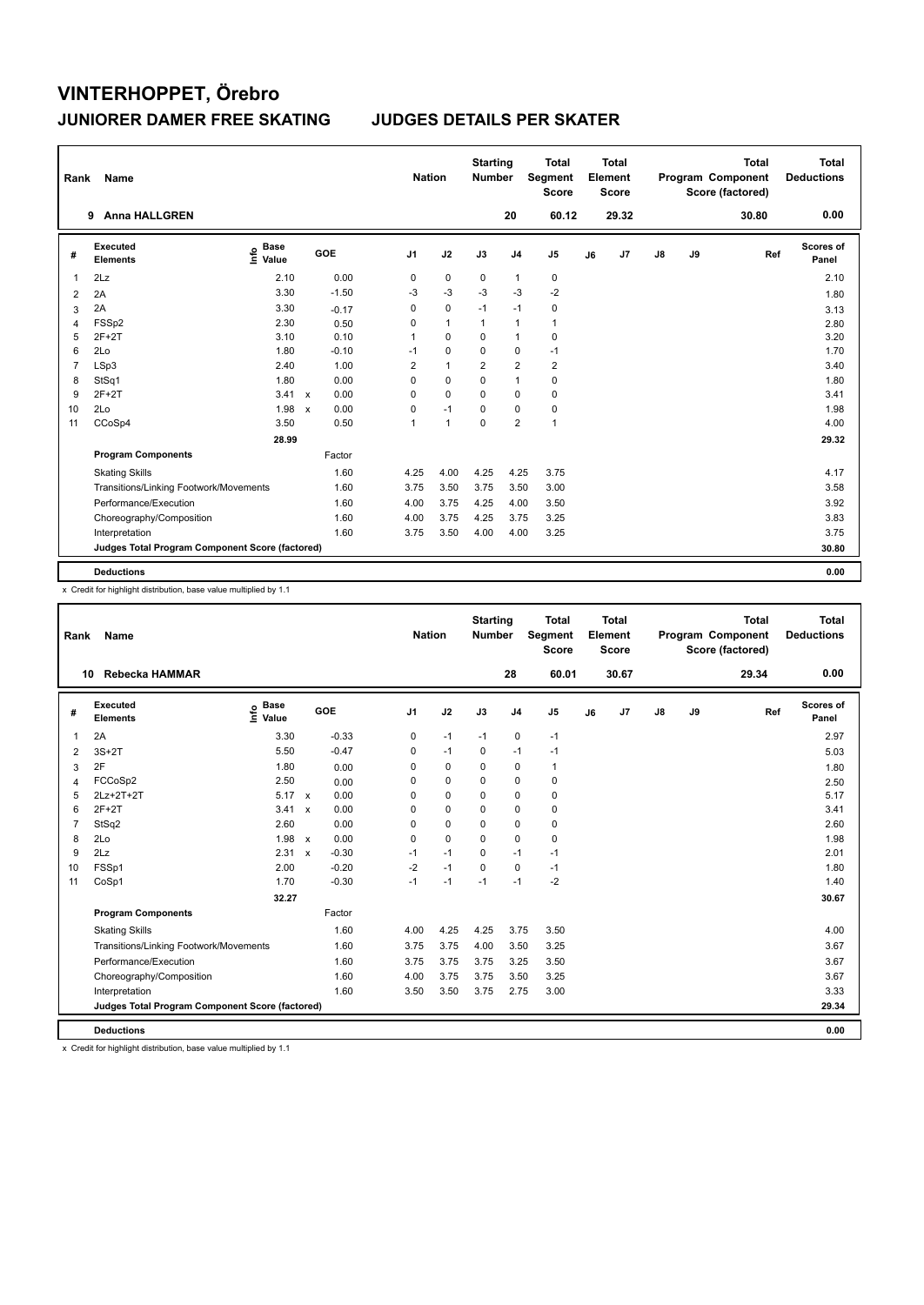| Rank | Name                                            |      |                      |                           |                   | <b>Nation</b>  |              | <b>Starting</b><br><b>Number</b> |                | <b>Total</b><br>Segment<br><b>Score</b> |    | <b>Total</b><br>Element<br><b>Score</b> |               |    | <b>Total</b><br>Program Component<br>Score (factored) | <b>Total</b><br><b>Deductions</b> |
|------|-------------------------------------------------|------|----------------------|---------------------------|-------------------|----------------|--------------|----------------------------------|----------------|-----------------------------------------|----|-----------------------------------------|---------------|----|-------------------------------------------------------|-----------------------------------|
|      | Matilda LÖFGREN<br>11                           |      |                      |                           |                   |                |              |                                  | 17             | 59.74                                   |    | 29.14                                   |               |    | 31.60                                                 | 1.00                              |
| #    | <b>Executed</b><br><b>Elements</b>              | ١nf٥ | <b>Base</b><br>Value |                           | GOE               | J <sub>1</sub> | J2           | J3                               | J <sub>4</sub> | J <sub>5</sub>                          | J6 | J7                                      | $\mathsf{J}8$ | J9 | Ref                                                   | <b>Scores of</b><br>Panel         |
| 1    | 3S<<                                            | <<   | 1.30                 |                           | $-0.60$           | $-3$           | $-3$         | $-3$                             | $-3$           | $-3$                                    |    |                                         |               |    |                                                       | 0.70                              |
| 2    | 2Lz+2T+2T                                       |      | 4.70                 |                           | 0.00              | 0              | $\mathbf 0$  | 0                                | 0              | 0                                       |    |                                         |               |    |                                                       | 4.70                              |
| 3    | $1A+2T$                                         |      | 2.40                 |                           | 0.00              | 0              | $\mathbf 0$  | 0                                | $\mathbf 0$    | $\mathbf{1}$                            |    |                                         |               |    |                                                       | 2.40                              |
| 4    | FSSp3                                           |      | 2.60                 |                           | 0.33              | 1              | 0            | $-1$                             | $\mathbf{1}$   | 1                                       |    |                                         |               |    |                                                       | 2.93                              |
| 5    | StSq2                                           |      | 2.60                 |                           | 0.33              | 0              | $\mathbf{1}$ | 0                                | $\overline{1}$ | $\mathbf{1}$                            |    |                                         |               |    |                                                       | 2.93                              |
| 6    | $2F+2T$                                         |      | 3.41                 | $\mathbf{x}$              | 0.10              | 1              | $\mathbf 0$  | 0                                | $\overline{1}$ | 0                                       |    |                                         |               |    |                                                       | 3.51                              |
| 7    | 2Lo                                             |      | 1.98                 | $\boldsymbol{\mathsf{x}}$ | 0.10              | 0              | $\mathbf{1}$ | 0                                | 0              | $\mathbf{1}$                            |    |                                         |               |    |                                                       | 2.08                              |
| 8    | LSp3                                            |      | 2.40                 |                           | 0.50              | 1              | $\mathbf{1}$ | $\mathbf{1}$                     | $\mathbf{1}$   | 0                                       |    |                                         |               |    |                                                       | 2.90                              |
| 9    | 2Lz                                             | e    | 2.31                 | $\mathsf{x}$              | $-0.30$           | $-1$           | $-1$         | $-2$                             | $-1$           | $-1$                                    |    |                                         |               |    |                                                       | 2.01                              |
| 10   | 2F                                              |      | 1.98                 | $\boldsymbol{\mathsf{x}}$ | 0.00              | $\mathbf 1$    | $\mathbf 0$  | 0                                | 0              | 0                                       |    |                                         |               |    |                                                       | 1.98                              |
| 11   | CCoSp3                                          |      | 3.00                 |                           | 0.00              | 0              | $\Omega$     | $\Omega$                         | $\mathbf 0$    | $\pmb{0}$                               |    |                                         |               |    |                                                       | 3.00                              |
|      |                                                 |      | 28.68                |                           |                   |                |              |                                  |                |                                         |    |                                         |               |    |                                                       | 29.14                             |
|      | <b>Program Components</b>                       |      |                      |                           | Factor            |                |              |                                  |                |                                         |    |                                         |               |    |                                                       |                                   |
|      | <b>Skating Skills</b>                           |      |                      |                           | 1.60              | 4.25           | 4.50         | 4.00                             | 4.25           | 3.75                                    |    |                                         |               |    |                                                       | 4.17                              |
|      | Transitions/Linking Footwork/Movements          |      |                      |                           | 1.60              | 4.00           | 4.00         | 3.75                             | 4.00           | 3.50                                    |    |                                         |               |    |                                                       | 3.92                              |
|      | Performance/Execution                           |      |                      |                           | 1.60              | 4.25           | 4.25         | 3.50                             | 4.25           | 3.50                                    |    |                                         |               |    |                                                       | 4.00                              |
|      | Choreography/Composition                        |      |                      |                           | 1.60              | 3.75           | 4.00         | 3.75                             | 3.50           | 4.00                                    |    |                                         |               |    |                                                       | 3.83                              |
|      | Interpretation                                  |      |                      |                           | 1.60              | 4.00           | 4.25         | 3.25                             | 4.25           | 3.25                                    |    |                                         |               |    |                                                       | 3.83                              |
|      | Judges Total Program Component Score (factored) |      |                      |                           |                   |                |              |                                  |                |                                         |    |                                         |               |    |                                                       | 31.60                             |
|      | <b>Deductions</b>                               |      |                      |                           | $-1.00$<br>Falls: |                |              |                                  |                |                                         |    |                                         |               |    |                                                       | $-1.00$                           |

<< Downgraded jump x Credit for highlight distribution, base value multiplied by 1.1 e Jump take off with wrong edge

| Rank           | Name                                            |    |                      |                           |         | <b>Nation</b>  |                | <b>Starting</b><br><b>Number</b> |                | Total<br><b>Segment</b><br><b>Score</b> |    | <b>Total</b><br>Element<br><b>Score</b> |               |    | <b>Total</b><br>Program Component<br>Score (factored) | Total<br><b>Deductions</b> |
|----------------|-------------------------------------------------|----|----------------------|---------------------------|---------|----------------|----------------|----------------------------------|----------------|-----------------------------------------|----|-----------------------------------------|---------------|----|-------------------------------------------------------|----------------------------|
|                | <b>Esmeralda ANDERSSON</b><br>12                |    |                      |                           |         |                |                |                                  | 25             | 59.69                                   |    | 28.10                                   |               |    | 31.59                                                 | 0.00                       |
| #              | <b>Executed</b><br><b>Elements</b>              | ١m | <b>Base</b><br>Value |                           | GOE     | J <sub>1</sub> | J2             | J3                               | J <sub>4</sub> | J <sub>5</sub>                          | J6 | J7                                      | $\mathsf{J}8$ | J9 | Ref                                                   | <b>Scores of</b><br>Panel  |
| 1              | 2Lz+2Lo+2Lo                                     | e  | 5.70                 |                           | $-0.30$ | $-1$           | $-1$           | $-1$                             | $-1$           | $-1$                                    |    |                                         |               |    |                                                       | 5.40                       |
| 2              | 2A<<                                            | << | 1.10                 |                           | $-0.60$ | -3             | $-3$           | $-3$                             | -3             | $-3$                                    |    |                                         |               |    |                                                       | 0.50                       |
| 3              | 2Lz                                             | e  | 2.10                 |                           | $-0.20$ | $-1$           | $-1$           | $-1$                             | $\mathbf 0$    | 0                                       |    |                                         |               |    |                                                       | 1.90                       |
| 4              | FSSp3                                           |    | 2.60                 |                           | 0.33    | 0              | $\mathbf 0$    | $\mathbf{1}$                     | $\mathbf{1}$   | $\mathbf{1}$                            |    |                                         |               |    |                                                       | 2.93                       |
| 5              | 2F                                              |    | 1.80                 |                           | $-0.10$ | 0              | $-1$           | 0                                | $\mathbf{1}$   | $-1$                                    |    |                                         |               |    |                                                       | 1.70                       |
| 6              | 2Lo                                             |    | 1.98                 | $\mathsf{x}$              | 0.30    | 1              | $\overline{1}$ | $\mathbf{1}$                     | $\mathbf{1}$   | $\mathbf{1}$                            |    |                                         |               |    |                                                       | 2.28                       |
| $\overline{7}$ | LSp3                                            |    | 2.40                 |                           | 0.67    | $\overline{2}$ | $\overline{1}$ | $\mathbf{1}$                     | $\overline{2}$ | $\mathbf{1}$                            |    |                                         |               |    |                                                       | 3.07                       |
| 8              | 2Lz                                             | e  | 2.31                 | $\boldsymbol{\mathsf{x}}$ | $-0.40$ | $-2$           | $-1$           | $-2$                             | $\mathbf 0$    | $-1$                                    |    |                                         |               |    |                                                       | 1.91                       |
| 9              | StSq2                                           |    | 2.60                 |                           | 0.00    | 0              | $\mathbf 0$    | $\mathbf 0$                      | $-1$           | $\mathbf 0$                             |    |                                         |               |    |                                                       | 2.60                       |
| 10             | 2F                                              |    | 1.98                 | $\mathbf{x}$              | 0.00    | 0              | $\mathbf 0$    | $\Omega$                         | $\mathbf 0$    | $\mathbf{1}$                            |    |                                         |               |    |                                                       | 1.98                       |
| 11             | CCoSp4                                          |    | 3.50                 |                           | 0.33    | 0              | $\mathbf 0$    | 1                                | $\mathbf{1}$   | $\mathbf{1}$                            |    |                                         |               |    |                                                       | 3.83                       |
|                |                                                 |    | 28.07                |                           |         |                |                |                                  |                |                                         |    |                                         |               |    |                                                       | 28.10                      |
|                | <b>Program Components</b>                       |    |                      |                           | Factor  |                |                |                                  |                |                                         |    |                                         |               |    |                                                       |                            |
|                | <b>Skating Skills</b>                           |    |                      |                           | 1.60    | 3.75           | 3.75           | 4.75                             | 4.25           | 3.50                                    |    |                                         |               |    |                                                       | 3.92                       |
|                | Transitions/Linking Footwork/Movements          |    |                      |                           | 1.60    | 3.75           | 3.75           | 4.25                             | 4.00           | 3.50                                    |    |                                         |               |    |                                                       | 3.83                       |
|                | Performance/Execution                           |    |                      |                           | 1.60    | 4.00           | 4.00           | 4.25                             | 4.25           | 3.50                                    |    |                                         |               |    |                                                       | 4.08                       |
|                | Choreography/Composition                        |    |                      |                           | 1.60    | 3.75           | 3.75           | 4.25                             | 4.00           | 3.50                                    |    |                                         |               |    |                                                       | 3.83                       |
|                | Interpretation                                  |    |                      |                           | 1.60    | 4.00           | 4.00           | 4.50                             | 4.25           | 3.25                                    |    |                                         |               |    |                                                       | 4.08                       |
|                | Judges Total Program Component Score (factored) |    |                      |                           |         |                |                |                                  |                |                                         |    |                                         |               |    |                                                       | 31.59                      |
|                | <b>Deductions</b>                               |    |                      |                           |         |                |                |                                  |                |                                         |    |                                         |               |    |                                                       | 0.00                       |

<< Downgraded jump x Credit for highlight distribution, base value multiplied by 1.1 e Jump take off with wrong edge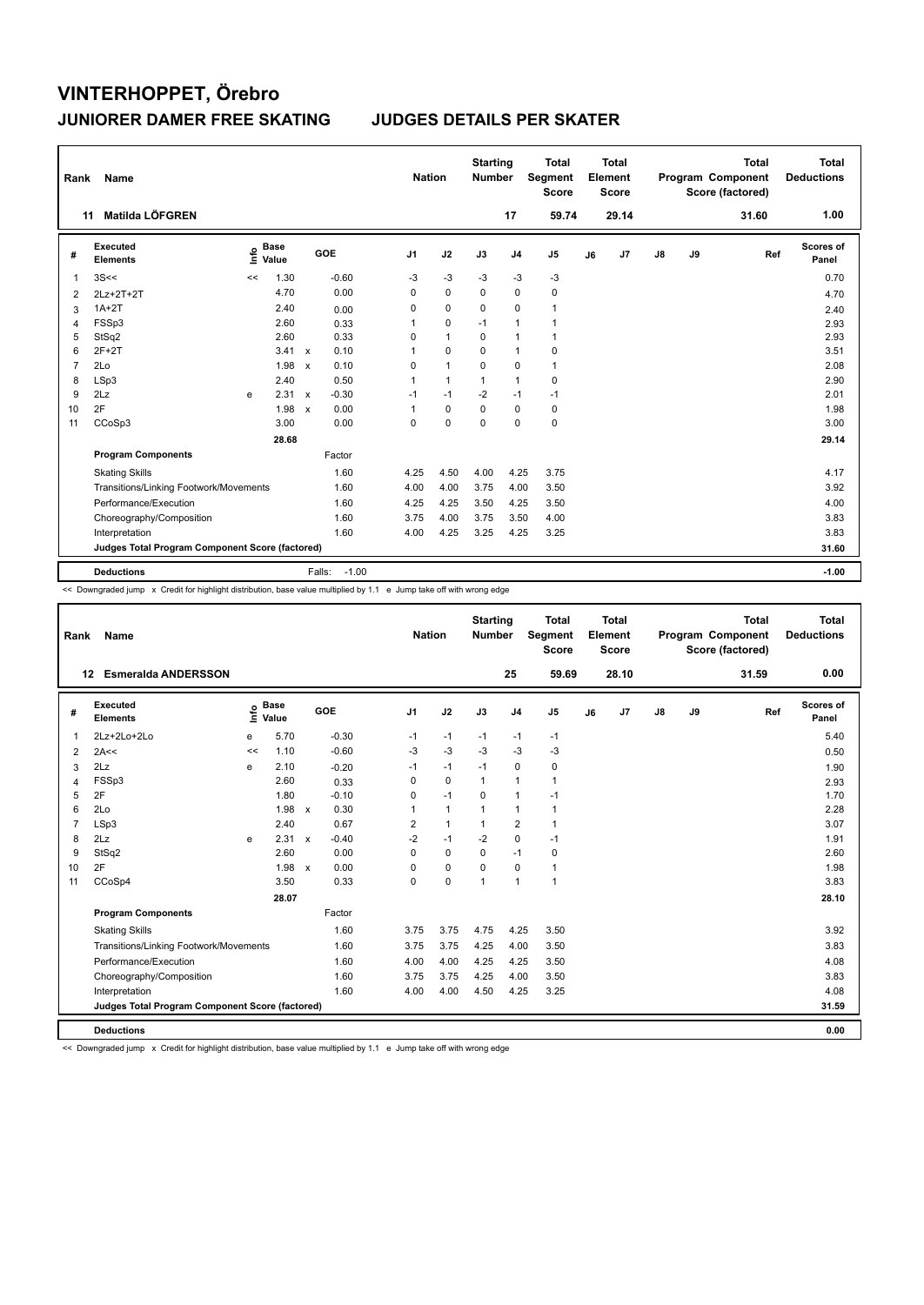| Rank           | <b>Name</b>                                     |                            |                           |         | <b>Nation</b>  |              | <b>Starting</b><br><b>Number</b> |                | <b>Total</b><br>Segment<br><b>Score</b> |    | <b>Total</b><br>Element<br><b>Score</b> |    |    | <b>Total</b><br>Program Component<br>Score (factored) | <b>Total</b><br><b>Deductions</b> |  |
|----------------|-------------------------------------------------|----------------------------|---------------------------|---------|----------------|--------------|----------------------------------|----------------|-----------------------------------------|----|-----------------------------------------|----|----|-------------------------------------------------------|-----------------------------------|--|
|                | <b>Melissa McINTYRE-ANDERSSON</b><br>13         |                            |                           |         |                |              |                                  | 11             | 59.34                                   |    | 28.27                                   |    |    | 31.07                                                 | 0.00                              |  |
| #              | Executed<br><b>Elements</b>                     | <b>Base</b><br>۴٥<br>Value |                           | GOE     | J <sub>1</sub> | J2           | J3                               | J <sub>4</sub> | J <sub>5</sub>                          | J6 | J <sub>7</sub>                          | J8 | J9 | Ref                                                   | <b>Scores of</b><br>Panel         |  |
| $\mathbf 1$    | 2Lz+2T+2T                                       | 4.70                       |                           | 0.00    | 0              | $\pmb{0}$    | 0                                | $\mathbf 0$    | $\pmb{0}$                               |    |                                         |    |    |                                                       | 4.70                              |  |
| 2              | 2Lo                                             | 1.80                       |                           | 0.00    | 0              | $\mathbf 0$  | $\mathbf{1}$                     | $\mathbf 0$    | $\mathbf 0$                             |    |                                         |    |    |                                                       | 1.80                              |  |
| 3              | $2F+2T$                                         | 3.10                       |                           | $-0.20$ | 0              | $-1$         | $-1$                             | 0              | $-1$                                    |    |                                         |    |    |                                                       | 2.90                              |  |
| 4              | FSSp2                                           | 2.30                       |                           | 0.17    | 1              | $-1$         | $\Omega$                         | 0              | $\mathbf{1}$                            |    |                                         |    |    |                                                       | 2.47                              |  |
| 5              | 2Lo                                             | 1.80                       |                           | 0.00    | 0              | $\mathbf 0$  | $\mathbf 0$                      | $\mathbf 0$    | $\mathbf 0$                             |    |                                         |    |    |                                                       | 1.80                              |  |
| 6              | LSp2                                            | 1.90                       |                           | 0.17    | $\Omega$       | $\mathbf{1}$ | $\Omega$                         | $\mathbf 0$    | $\mathbf{1}$                            |    |                                         |    |    |                                                       | 2.07                              |  |
| $\overline{7}$ | StSq2                                           | 2.60                       |                           | 0.00    | 0              | 0            | 0                                | 0              | $-1$                                    |    |                                         |    |    |                                                       | 2.60                              |  |
| 8              | 1A                                              | 1.21                       | $\mathbf{x}$              | 0.00    | 1              | $\Omega$     | $\Omega$                         | $\mathbf 0$    | 0                                       |    |                                         |    |    |                                                       | 1.21                              |  |
| 9              | $2Lz+2T$                                        | $3.74 \times$              |                           | 0.00    | 0              | 0            | 0                                | 0              | 0                                       |    |                                         |    |    |                                                       | 3.74                              |  |
| 10             | 2F                                              | 1.98                       | $\boldsymbol{\mathsf{x}}$ | 0.00    | 0              | $-1$         | 0                                | 0              | 0                                       |    |                                         |    |    |                                                       | 1.98                              |  |
| 11             | CCoSp3                                          | 3.00                       |                           | 0.00    | $\Omega$       | $\mathbf 0$  | $\Omega$                         | $\mathbf 0$    | $\mathbf 0$                             |    |                                         |    |    |                                                       | 3.00                              |  |
|                |                                                 | 28.13                      |                           |         |                |              |                                  |                |                                         |    |                                         |    |    |                                                       | 28.27                             |  |
|                | <b>Program Components</b>                       |                            |                           | Factor  |                |              |                                  |                |                                         |    |                                         |    |    |                                                       |                                   |  |
|                | <b>Skating Skills</b>                           |                            |                           | 1.60    | 3.75           | 4.25         | 4.50                             | 3.50           | 2.75                                    |    |                                         |    |    |                                                       | 3.83                              |  |
|                | Transitions/Linking Footwork/Movements          |                            |                           | 1.60    | 3.50           | 4.00         | 4.50                             | 3.75           | 3.50                                    |    |                                         |    |    |                                                       | 3.75                              |  |
|                | Performance/Execution                           |                            |                           | 1.60    | 4.00           | 4.00         | 4.50                             | 4.00           | 3.25                                    |    |                                         |    |    |                                                       | 4.00                              |  |
|                | Choreography/Composition                        |                            |                           | 1.60    | 3.75           | 4.25         | 4.25                             | 3.75           | 3.50                                    |    |                                         |    |    |                                                       | 3.92                              |  |
|                | Interpretation                                  |                            |                           | 1.60    | 3.50           | 4.00         | 4.25                             | 4.25           | 3.25                                    |    |                                         |    |    |                                                       | 3.92                              |  |
|                | Judges Total Program Component Score (factored) |                            |                           |         |                |              |                                  |                |                                         |    |                                         |    |    |                                                       | 31.07                             |  |
|                | <b>Deductions</b>                               |                            |                           |         |                |              |                                  |                |                                         |    |                                         |    |    |                                                       | 0.00                              |  |

x Credit for highlight distribution, base value multiplied by 1.1

| Rank           | Name                                            |                                  |                         | <b>Nation</b>  |              | <b>Starting</b><br><b>Number</b> |                | <b>Total</b><br><b>Segment</b><br><b>Score</b> |    | <b>Total</b><br>Element<br><b>Score</b> |               |    | <b>Total</b><br>Program Component<br>Score (factored) | <b>Total</b><br><b>Deductions</b> |
|----------------|-------------------------------------------------|----------------------------------|-------------------------|----------------|--------------|----------------------------------|----------------|------------------------------------------------|----|-----------------------------------------|---------------|----|-------------------------------------------------------|-----------------------------------|
|                | 14 Pernilla SÖDERHOLM                           |                                  |                         |                |              |                                  | 21             | 58.80                                          |    | 30.00                                   |               |    | 30.80                                                 | 2.00                              |
| #              | Executed<br><b>Elements</b>                     | <b>Base</b><br>e Base<br>E Value | GOE                     | J <sub>1</sub> | J2           | J3                               | J <sub>4</sub> | J5                                             | J6 | J7                                      | $\mathsf{J}8$ | J9 | Ref                                                   | Scores of<br>Panel                |
| 1              | 3T                                              | 4.10                             | $-2.10$                 | $-3$           | $-3$         | $-3$                             | $-3$           | $-3$                                           |    |                                         |               |    |                                                       | 2.00                              |
| 2              | $2A+2T$                                         | 4.60                             | $-0.50$                 | $-1$           | $-1$         | $-2$                             | $-1$           | $-1$                                           |    |                                         |               |    |                                                       | 4.10                              |
| 3              | 2A                                              | 3.30                             | $-1.50$                 | $-3$           | $-3$         | -3                               | $-3$           | $-3$                                           |    |                                         |               |    |                                                       | 1.80                              |
| $\overline{4}$ | FSSp3                                           | 2.60                             | 0.00                    | 0              | 0            | 0                                | 1              | 0                                              |    |                                         |               |    |                                                       | 2.60                              |
| 5              | 2S                                              | 1.30                             | 0.00                    | 0              | 0            | $\Omega$                         | $\mathbf{1}$   | 0                                              |    |                                         |               |    |                                                       | 1.30                              |
| 6              | 2Lz+2T+2Lo                                      | $5.72 \times$                    | 0.10                    | 0              | 1            | 0                                | $\mathbf{1}$   | 0                                              |    |                                         |               |    |                                                       | 5.82                              |
| 7              | CCoSp3                                          | 3.00                             | 0.00                    | 0              | $\Omega$     | $\Omega$                         | $\Omega$       | 0                                              |    |                                         |               |    |                                                       | 3.00                              |
| 8              | 2T                                              | $1.43 \times$                    | 0.07                    | 0              | $\mathbf{1}$ | 1                                | 0              | 0                                              |    |                                         |               |    |                                                       | 1.50                              |
| 9              | StSq3                                           | 3.30                             | 0.33                    |                | $\Omega$     | 1                                | $\mathbf{1}$   | 0                                              |    |                                         |               |    |                                                       | 3.63                              |
| 10             | 2Lo                                             | 1.98                             | $-0.20$<br>$\mathsf{x}$ | $\Omega$       | $-1$         | $-1$                             | 0              | $-2$                                           |    |                                         |               |    |                                                       | 1.78                              |
| 11             | CSp3                                            | 2.30                             | 0.17                    | $\Omega$       | 0            | $\mathbf{1}$                     | $\mathbf{1}$   | 0                                              |    |                                         |               |    |                                                       | 2.47                              |
|                |                                                 | 33.63                            |                         |                |              |                                  |                |                                                |    |                                         |               |    |                                                       | 30.00                             |
|                | <b>Program Components</b>                       |                                  | Factor                  |                |              |                                  |                |                                                |    |                                         |               |    |                                                       |                                   |
|                | <b>Skating Skills</b>                           |                                  | 1.60                    | 4.00           | 4.25         | 4.25                             | 4.00           | 4.00                                           |    |                                         |               |    |                                                       | 4.08                              |
|                | Transitions/Linking Footwork/Movements          |                                  | 1.60                    | 3.75           | 4.00         | 2.75                             | 3.50           | 3.75                                           |    |                                         |               |    |                                                       | 3.67                              |
|                | Performance/Execution                           |                                  | 1.60                    | 4.00           | 4.00         | 4.00                             | 4.00           | 2.75                                           |    |                                         |               |    |                                                       | 4.00                              |
|                | Choreography/Composition                        |                                  | 1.60                    | 3.50           | 3.75         | 3.75                             | 3.75           | 4.25                                           |    |                                         |               |    |                                                       | 3.75                              |
|                | Interpretation                                  |                                  | 1.60                    | 3.75           | 3.75         | 3.75                             | 4.25           | 3.00                                           |    |                                         |               |    |                                                       | 3.75                              |
|                | Judges Total Program Component Score (factored) |                                  |                         |                |              |                                  |                |                                                |    |                                         |               |    |                                                       | 30.80                             |
|                | <b>Deductions</b>                               |                                  | $-2.00$<br>Falls:       |                |              |                                  |                |                                                |    |                                         |               |    |                                                       | $-2.00$                           |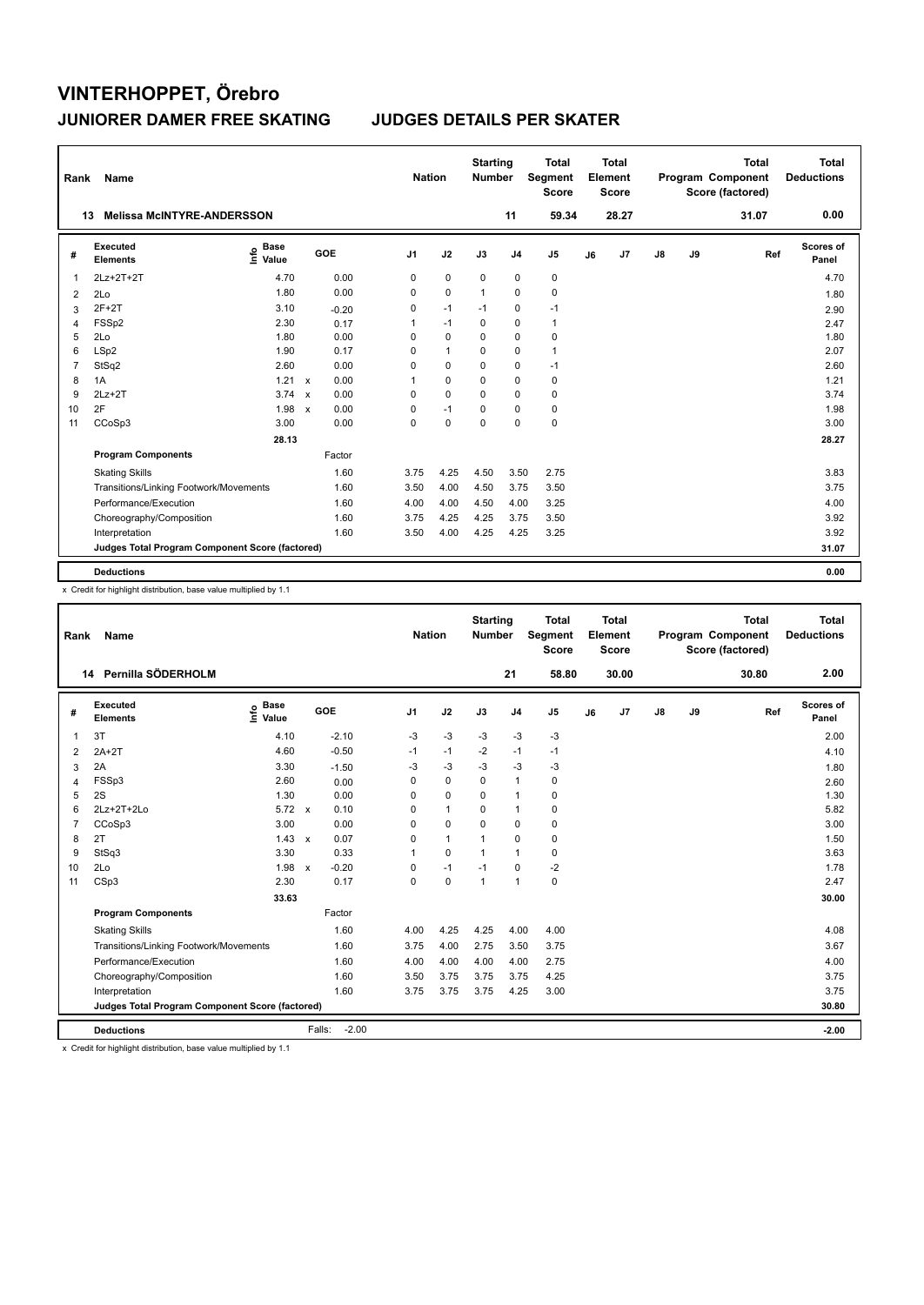| Rank           | Name                                            |         |                      |              |                   | <b>Nation</b>  |              | <b>Starting</b><br><b>Number</b> |                | <b>Total</b><br>Segment<br><b>Score</b> |    | <b>Total</b><br>Element<br><b>Score</b> |               |    | <b>Total</b><br>Program Component<br>Score (factored) | Total<br><b>Deductions</b> |
|----------------|-------------------------------------------------|---------|----------------------|--------------|-------------------|----------------|--------------|----------------------------------|----------------|-----------------------------------------|----|-----------------------------------------|---------------|----|-------------------------------------------------------|----------------------------|
| 15             | <b>Louise JENSEN</b>                            |         |                      |              |                   |                |              |                                  | 18             | 58.77                                   |    | 27.44                                   |               |    | 33.33                                                 | 2.00                       |
| #              | Executed<br><b>Elements</b>                     | ۴٥      | <b>Base</b><br>Value |              | GOE               | J <sub>1</sub> | J2           | J3                               | J <sub>4</sub> | J <sub>5</sub>                          | J6 | J7                                      | $\mathsf{J}8$ | J9 | Ref                                                   | Scores of<br>Panel         |
| 1              | $2A+2T$                                         |         | 4.60                 |              | 0.50              | $\mathbf{1}$   | $\mathbf{1}$ | 0                                | $\mathbf{1}$   | $\mathbf{1}$                            |    |                                         |               |    |                                                       | 5.10                       |
| 2              | 2T                                              |         | 1.30                 |              | $-0.60$           | -3             | $-3$         | $-3$                             | $-3$           | $-3$                                    |    |                                         |               |    |                                                       | 0.70                       |
| 3              | 2Lo                                             |         | 1.80                 |              | 0.10              | $\mathbf{1}$   | $\mathbf 0$  | $\mathbf 0$                      | $\mathbf{1}$   | $\pmb{0}$                               |    |                                         |               |    |                                                       | 1.90                       |
| 4              | CCoSp3                                          |         | 3.00                 |              | $-0.20$           | $-1$           | $\mathbf 0$  | $-1$                             | $-1$           | $\pmb{0}$                               |    |                                         |               |    |                                                       | 2.80                       |
| 5              | 1S                                              |         | 0.40                 |              | $-0.30$           | $-3$           | $-3$         | $-2$                             | $-3$           | $-3$                                    |    |                                         |               |    |                                                       | 0.10                       |
| 6              | 2F+2T+2T<                                       | $\prec$ | 4.40                 | $\mathsf{x}$ | $-0.30$           | $-1$           | $-1$         | $-1$                             | $-1$           | $-1$                                    |    |                                         |               |    |                                                       | 4.10                       |
| $\overline{7}$ | 2A                                              |         | 3.63                 | $\mathbf x$  | 0.00              | $\Omega$       | $\mathbf 0$  | $\Omega$                         | $\mathbf 0$    | $\pmb{0}$                               |    |                                         |               |    |                                                       | 3.63                       |
| 8              | FSSp1                                           |         | 2.00                 |              | 0.17              | $\Omega$       | $\mathbf 0$  | $\Omega$                         | $\mathbf{1}$   | $\mathbf{1}$                            |    |                                         |               |    |                                                       | 2.17                       |
| 9              | $2Lz + 2T$                                      |         | 3.74                 | $\mathbf{x}$ | $-0.90$           | $-3$           | $-3$         | $-3$                             | $-3$           | $-3$                                    |    |                                         |               |    |                                                       | 2.84                       |
| 10             | LSp2                                            |         | 1.90                 |              | $-0.30$           | $-1$           | $-1$         | $-1$                             | $-2$           | 0                                       |    |                                         |               |    |                                                       | 1.60                       |
| 11             | StSq2                                           |         | 2.60                 |              | $-0.10$           | 0              | $\mathbf 0$  | $-1$                             | $-1$           | $\pmb{0}$                               |    |                                         |               |    |                                                       | 2.50                       |
|                |                                                 |         | 29.37                |              |                   |                |              |                                  |                |                                         |    |                                         |               |    |                                                       | 27.44                      |
|                | <b>Program Components</b>                       |         |                      |              | Factor            |                |              |                                  |                |                                         |    |                                         |               |    |                                                       |                            |
|                | <b>Skating Skills</b>                           |         |                      |              | 1.60              | 4.50           | 4.25         | 3.75                             | 4.50           | 4.25                                    |    |                                         |               |    |                                                       | 4.33                       |
|                | Transitions/Linking Footwork/Movements          |         |                      |              | 1.60              | 4.00           | 4.25         | 3.25                             | 4.00           | 4.75                                    |    |                                         |               |    |                                                       | 4.08                       |
|                | Performance/Execution                           |         |                      |              | 1.60              | 4.00           | 4.50         | 4.00                             | 3.75           | 3.50                                    |    |                                         |               |    |                                                       | 3.92                       |
|                | Choreography/Composition                        |         |                      |              | 1.60              | 4.00           | 4.25         | 3.75                             | 4.25           | 4.50                                    |    |                                         |               |    |                                                       | 4.17                       |
|                | Interpretation                                  |         |                      |              | 1.60              | 4.00           | 4.75         | 3.75                             | 4.50           | 4.50                                    |    |                                         |               |    |                                                       | 4.33                       |
|                | Judges Total Program Component Score (factored) |         |                      |              |                   |                |              |                                  |                |                                         |    |                                         |               |    |                                                       | 33.33                      |
|                | <b>Deductions</b>                               |         |                      |              | $-2.00$<br>Falls: |                |              |                                  |                |                                         |    |                                         |               |    |                                                       | $-2.00$                    |

< Under-rotated jump x Credit for highlight distribution, base value multiplied by 1.1

| Rank           | Name                                            |                            |                         | <b>Nation</b>  |              | <b>Starting</b><br><b>Number</b> |                | <b>Total</b><br>Segment<br><b>Score</b> |    | Total<br>Element<br><b>Score</b> |    |    | <b>Total</b><br>Program Component<br>Score (factored) | Total<br><b>Deductions</b> |
|----------------|-------------------------------------------------|----------------------------|-------------------------|----------------|--------------|----------------------------------|----------------|-----------------------------------------|----|----------------------------------|----|----|-------------------------------------------------------|----------------------------|
| 16             | Josefin FLOMÉN                                  |                            |                         |                |              |                                  | $\overline{7}$ | 58.33                                   |    | 29.67                            |    |    | 28.66                                                 | 0.00                       |
| #              | <b>Executed</b><br><b>Elements</b>              | e Base<br>E Value<br>Value | GOE                     | J <sub>1</sub> | J2           | J3                               | J <sub>4</sub> | J5                                      | J6 | J7                               | J8 | J9 | Ref                                                   | Scores of<br>Panel         |
| 1              | 2F                                              | 1.80                       | $-0.20$                 | $-1$           | $-1$         | 0                                | 0              | $-1$                                    |    |                                  |    |    |                                                       | 1.60                       |
| 2              | 2Lz+2T+2T                                       | 4.70                       | 0.00                    | $\Omega$       | 0            | 0                                | 0              | 0                                       |    |                                  |    |    |                                                       | 4.70                       |
| 3              | 2A                                              | 3.30                       | 0.00                    | 0              | 0            | $\mathbf 0$                      | 0              | 0                                       |    |                                  |    |    |                                                       | 3.30                       |
| $\overline{4}$ | 2A                                              | 3.30                       | $-1.00$                 | $-2$           | $-2$         | $-2$                             | $-2$           | $-1$                                    |    |                                  |    |    |                                                       | 2.30                       |
| 5              | CCoSp3                                          | 3.00                       | 0.00                    | $\Omega$       | $\mathbf 0$  | 0                                | 0              | 0                                       |    |                                  |    |    |                                                       | 3.00                       |
| 6              | $2Lo+2T$                                        | 3.41 x                     | $-0.30$                 | $-1$           | $-1$         | $-1$                             | $-1$           | $-2$                                    |    |                                  |    |    |                                                       | 3.11                       |
| $\overline{7}$ | $2F+2T$                                         | 3.41                       | $-0.30$<br>$\mathsf{x}$ | $-1$           | $-1$         | $-1$                             | $-1$           | $-1$                                    |    |                                  |    |    |                                                       | 3.11                       |
| 8              | FSSp2                                           | 2.30                       | 0.00                    | 0              | $-1$         | $\mathbf 1$                      | 0              | 0                                       |    |                                  |    |    |                                                       | 2.30                       |
| 9              | StSq2                                           | 2.60                       | 0.17                    | $\Omega$       | $\mathbf{1}$ | 1                                | $\Omega$       | 0                                       |    |                                  |    |    |                                                       | 2.77                       |
| 10             | 2Lo                                             | 1.98 x                     | 0.00                    | $\Omega$       | $\Omega$     | $\Omega$                         | $\Omega$       | 0                                       |    |                                  |    |    |                                                       | 1.98                       |
| 11             | LSp1                                            | 1.50                       | 0.00                    | $-1$           | $\mathbf 0$  | $\mathbf 0$                      | $\mathbf{1}$   | 0                                       |    |                                  |    |    |                                                       | 1.50                       |
|                |                                                 | 31.30                      |                         |                |              |                                  |                |                                         |    |                                  |    |    |                                                       | 29.67                      |
|                | <b>Program Components</b>                       |                            | Factor                  |                |              |                                  |                |                                         |    |                                  |    |    |                                                       |                            |
|                | <b>Skating Skills</b>                           |                            | 1.60                    | 3.25           | 3.75         | 4.25                             | 3.50           | 3.50                                    |    |                                  |    |    |                                                       | 3.58                       |
|                | Transitions/Linking Footwork/Movements          |                            | 1.60                    | 3.25           | 3.50         | 4.00                             | 3.50           | 2.75                                    |    |                                  |    |    |                                                       | 3.42                       |
|                | Performance/Execution                           |                            | 1.60                    | 3.75           | 3.75         | 4.50                             | 3.75           | 3.25                                    |    |                                  |    |    |                                                       | 3.75                       |
|                | Choreography/Composition                        |                            | 1.60                    | 3.50           | 3.75         | 4.25                             | 3.50           | 3.25                                    |    |                                  |    |    |                                                       | 3.58                       |
|                | Interpretation                                  |                            | 1.60                    | 3.50           | 4.00         | 4.25                             | 3.25           | 3.00                                    |    |                                  |    |    |                                                       | 3.58                       |
|                | Judges Total Program Component Score (factored) |                            |                         |                |              |                                  |                |                                         |    |                                  |    |    |                                                       | 28.66                      |
|                | <b>Deductions</b>                               |                            |                         |                |              |                                  |                |                                         |    |                                  |    |    |                                                       | 0.00                       |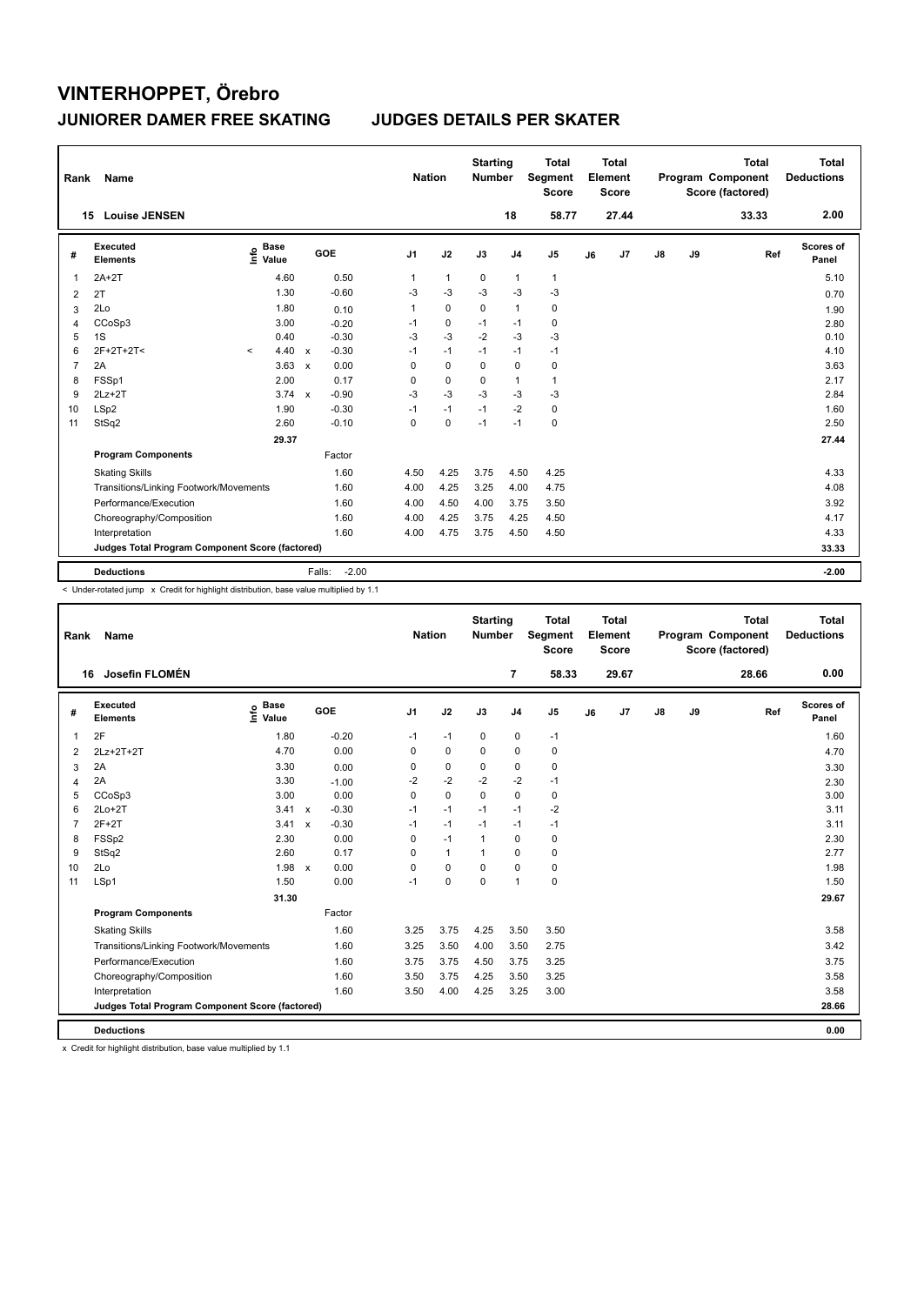| Rank           | Name                                            |         |                      |              |                   |                          | <b>Nation</b>            | <b>Starting</b><br><b>Number</b> |                          | <b>Total</b><br>Segment<br><b>Score</b> |    | <b>Total</b><br>Element<br><b>Score</b> |               |    | <b>Total</b><br>Program Component<br>Score (factored) | Total<br><b>Deductions</b> |
|----------------|-------------------------------------------------|---------|----------------------|--------------|-------------------|--------------------------|--------------------------|----------------------------------|--------------------------|-----------------------------------------|----|-----------------------------------------|---------------|----|-------------------------------------------------------|----------------------------|
|                | <b>Clara CALLNE</b><br>17                       |         |                      |              |                   |                          |                          |                                  | 30                       | 57.60                                   |    | 26.06                                   |               |    | 32.54                                                 | 1.00                       |
| #              | Executed<br><b>Elements</b>                     | ١nfo    | <b>Base</b><br>Value |              | GOE               | J <sub>1</sub>           | J2                       | J3                               | J <sub>4</sub>           | J <sub>5</sub>                          | J6 | J7                                      | $\mathsf{J}8$ | J9 | Ref                                                   | Scores of<br>Panel         |
| 1              | $2A+2T$                                         |         | 4.60                 |              | $-0.67$           | $-1$                     | $-1$                     | $-2$                             | $-2$                     | $-1$                                    |    |                                         |               |    |                                                       | 3.93                       |
| 2              | StSq3                                           |         | 3.30                 |              | 0.50              | 1                        | $\overline{2}$           | $\mathbf 0$                      | $\mathbf{1}$             | $\mathbf{1}$                            |    |                                         |               |    |                                                       | 3.80                       |
| 3              | FCCoSp3                                         |         | 3.00                 |              | $-0.30$           | $-1$                     | $-1$                     | $-1$                             | $-1$                     | $-1$                                    |    |                                         |               |    |                                                       | 2.70                       |
| $\overline{4}$ | 3S<                                             | $\prec$ | 3.19                 | $\mathsf{x}$ | $-2.10$           | $-3$                     | $-3$                     | $-3$                             | $-3$                     | $-3$                                    |    |                                         |               |    |                                                       | 1.09                       |
| 5              | $2Lz+2T$                                        |         | 3.74                 | $\mathsf{x}$ | 0.00              | 0                        | $\mathbf 0$              | $\Omega$                         | $\mathbf 0$              | $\mathbf 0$                             |    |                                         |               |    |                                                       | 3.74                       |
| 6              | A                                               |         | 0.00 x               |              | 0.00              | $\overline{\phantom{a}}$ | $\overline{\phantom{a}}$ | $\blacksquare$                   | $\overline{\phantom{a}}$ | $\overline{\phantom{a}}$                |    |                                         |               |    |                                                       | 0.00                       |
| $\overline{7}$ | CCoSp4                                          |         | 3.50                 |              | 0.00              | 0                        | $\mathbf 0$              | 0                                | $-1$                     | $\pmb{0}$                               |    |                                         |               |    |                                                       | 3.50                       |
| 8              | $2F+2T$                                         |         | 3.41 x               |              | $-0.40$           | $-2$                     | $-2$                     | $-1$                             | $-1$                     | $-1$                                    |    |                                         |               |    |                                                       | 3.01                       |
| 9              | 1Lz                                             |         | 0.66                 | $\mathsf{x}$ | $-0.10$           | $-1$                     | $\mathbf 0$              | $-1$                             | $-1$                     | $-1$                                    |    |                                         |               |    |                                                       | 0.56                       |
| 10             | 2Lo<                                            | $\prec$ | 1.43                 | $\mathsf{x}$ | $-0.90$           | $-3$                     | $-3$                     | $-3$                             | $-3$                     | -2                                      |    |                                         |               |    |                                                       | 0.53                       |
| 11             | LSp4                                            |         | 2.70                 |              | 0.50              | 1                        | $\mathbf{1}$             | $\overline{1}$                   | $\mathbf{1}$             | $\mathbf{1}$                            |    |                                         |               |    |                                                       | 3.20                       |
|                |                                                 |         | 29.53                |              |                   |                          |                          |                                  |                          |                                         |    |                                         |               |    |                                                       | 26.06                      |
|                | <b>Program Components</b>                       |         |                      |              | Factor            |                          |                          |                                  |                          |                                         |    |                                         |               |    |                                                       |                            |
|                | <b>Skating Skills</b>                           |         |                      |              | 1.60              | 4.25                     | 4.50                     | 3.75                             | 3.75                     | 3.75                                    |    |                                         |               |    |                                                       | 3.92                       |
|                | Transitions/Linking Footwork/Movements          |         |                      |              | 1.60              | 4.00                     | 4.50                     | 3.75                             | 3.50                     | 4.00                                    |    |                                         |               |    |                                                       | 3.92                       |
|                | Performance/Execution                           |         |                      |              | 1.60              | 4.00                     | 4.75                     | 4.00                             | 3.25                     | 4.00                                    |    |                                         |               |    |                                                       | 4.00                       |
|                | Choreography/Composition                        |         |                      |              | 1.60              | 4.25                     | 4.50                     | 4.25                             | 3.75                     | 4.50                                    |    |                                         |               |    |                                                       | 4.33                       |
|                | Interpretation                                  |         |                      |              | 1.60              | 4.00                     | 4.75                     | 4.00                             | 3.75                     | 4.50                                    |    |                                         |               |    |                                                       | 4.17                       |
|                | Judges Total Program Component Score (factored) |         |                      |              |                   |                          |                          |                                  |                          |                                         |    |                                         |               |    |                                                       | 32.54                      |
|                | <b>Deductions</b>                               |         |                      |              | $-1.00$<br>Falls: |                          |                          |                                  |                          |                                         |    |                                         |               |    |                                                       | $-1.00$                    |

< Under-rotated jump x Credit for highlight distribution, base value multiplied by 1.1

| Rank           | Name                                            |                              |              |         | <b>Nation</b>  |              | <b>Starting</b><br><b>Number</b> |                | <b>Total</b><br>Segment<br><b>Score</b> |    | Total<br>Element<br><b>Score</b> |               |    | <b>Total</b><br>Program Component<br>Score (factored) | <b>Total</b><br><b>Deductions</b> |
|----------------|-------------------------------------------------|------------------------------|--------------|---------|----------------|--------------|----------------------------------|----------------|-----------------------------------------|----|----------------------------------|---------------|----|-------------------------------------------------------|-----------------------------------|
| 18             | <b>Moa BERGLUND</b>                             |                              |              |         |                |              |                                  | 5              | 57.12                                   |    | 26.59                            |               |    | 30.53                                                 | 0.00                              |
| #              | Executed<br><b>Elements</b>                     | <b>Base</b><br>١mfo<br>Value | GOE          |         | J <sub>1</sub> | J2           | J3                               | J <sub>4</sub> | J5                                      | J6 | J7                               | $\mathsf{J}8$ | J9 | Ref                                                   | Scores of<br>Panel                |
| 1              | 2Lz+2T+1T                                       | 3.80                         |              | 0.00    | 0              | $\pmb{0}$    | $\mathbf 0$                      | $\mathbf 0$    | 0                                       |    |                                  |               |    |                                                       | 3.80                              |
| $\overline{2}$ | 1A                                              | 1.10                         |              | 0.20    | 1              | 0            | $\mathbf{1}$                     | $\mathbf{1}$   | $\mathbf{1}$                            |    |                                  |               |    |                                                       | 1.30                              |
| 3              | 2F                                              | 1.80                         |              | 0.00    | $\Omega$       | 0            | $\mathbf 0$                      | 0              | 0                                       |    |                                  |               |    |                                                       | 1.80                              |
| $\overline{4}$ | StSq1                                           | 1.80                         |              | 0.00    | 0              | 0            | 0                                | $-1$           | 0                                       |    |                                  |               |    |                                                       | 1.80                              |
| 5              | CCoSp1                                          | 2.00                         |              | 0.33    | 1              | $\mathbf 0$  | $\mathbf 0$                      | $\mathbf{1}$   | 1                                       |    |                                  |               |    |                                                       | 2.33                              |
| 6              | $2F+2T$                                         | $3.41 \times$                |              | 0.00    | $\Omega$       | $-2$         | 0                                | 0              | 0                                       |    |                                  |               |    |                                                       | 3.41                              |
| $\overline{7}$ | $2Lo+2T$                                        | 3.41                         | $\mathsf{x}$ | 0.00    | $\Omega$       | $\mathbf 0$  | $\Omega$                         | 0              | 0                                       |    |                                  |               |    |                                                       | 3.41                              |
| 8              | FCSSp3                                          | 2.60                         |              | 0.50    | $\Omega$       | $\mathbf{1}$ | 1                                | $\mathbf{1}$   | 1                                       |    |                                  |               |    |                                                       | 3.10                              |
| 9              | 2Lz                                             | $2.31 \times$                |              | 0.10    | 1              | $\mathbf 0$  | 0                                | $\mathbf{1}$   | 0                                       |    |                                  |               |    |                                                       | 2.41                              |
| 10             | 2S                                              | $1.43 \times$                |              | 0.00    | $\Omega$       | 0            | $\Omega$                         | $\Omega$       | 0                                       |    |                                  |               |    |                                                       | 1.43                              |
| 11             | FCSp2                                           | 2.30                         |              | $-0.50$ | $-2$           | $-2$         | $-2$                             | $-1$           | $-1$                                    |    |                                  |               |    |                                                       | 1.80                              |
|                |                                                 | 25.96                        |              |         |                |              |                                  |                |                                         |    |                                  |               |    |                                                       | 26.59                             |
|                | <b>Program Components</b>                       |                              |              | Factor  |                |              |                                  |                |                                         |    |                                  |               |    |                                                       |                                   |
|                | <b>Skating Skills</b>                           |                              |              | 1.60    | 3.75           | 3.75         | 4.00                             | 3.50           | 3.75                                    |    |                                  |               |    |                                                       | 3.75                              |
|                | Transitions/Linking Footwork/Movements          |                              |              | 1.60    | 3.75           | 4.00         | 4.00                             | 3.50           | 3.25                                    |    |                                  |               |    |                                                       | 3.75                              |
|                | Performance/Execution                           |                              |              | 1.60    | 4.25           | 4.25         | 4.25                             | 3.50           | 3.00                                    |    |                                  |               |    |                                                       | 4.00                              |
|                | Choreography/Composition                        |                              |              | 1.60    | 4.00           | 4.00         | 3.75                             | 3.75           | 3.00                                    |    |                                  |               |    |                                                       | 3.83                              |
|                | Interpretation                                  |                              |              | 1.60    | 4.00           | 4.25         | 4.00                             | 3.25           | 3.25                                    |    |                                  |               |    |                                                       | 3.75                              |
|                | Judges Total Program Component Score (factored) |                              |              |         |                |              |                                  |                |                                         |    |                                  |               |    |                                                       | 30.53                             |
|                | <b>Deductions</b>                               |                              |              |         |                |              |                                  |                |                                         |    |                                  |               |    |                                                       | 0.00                              |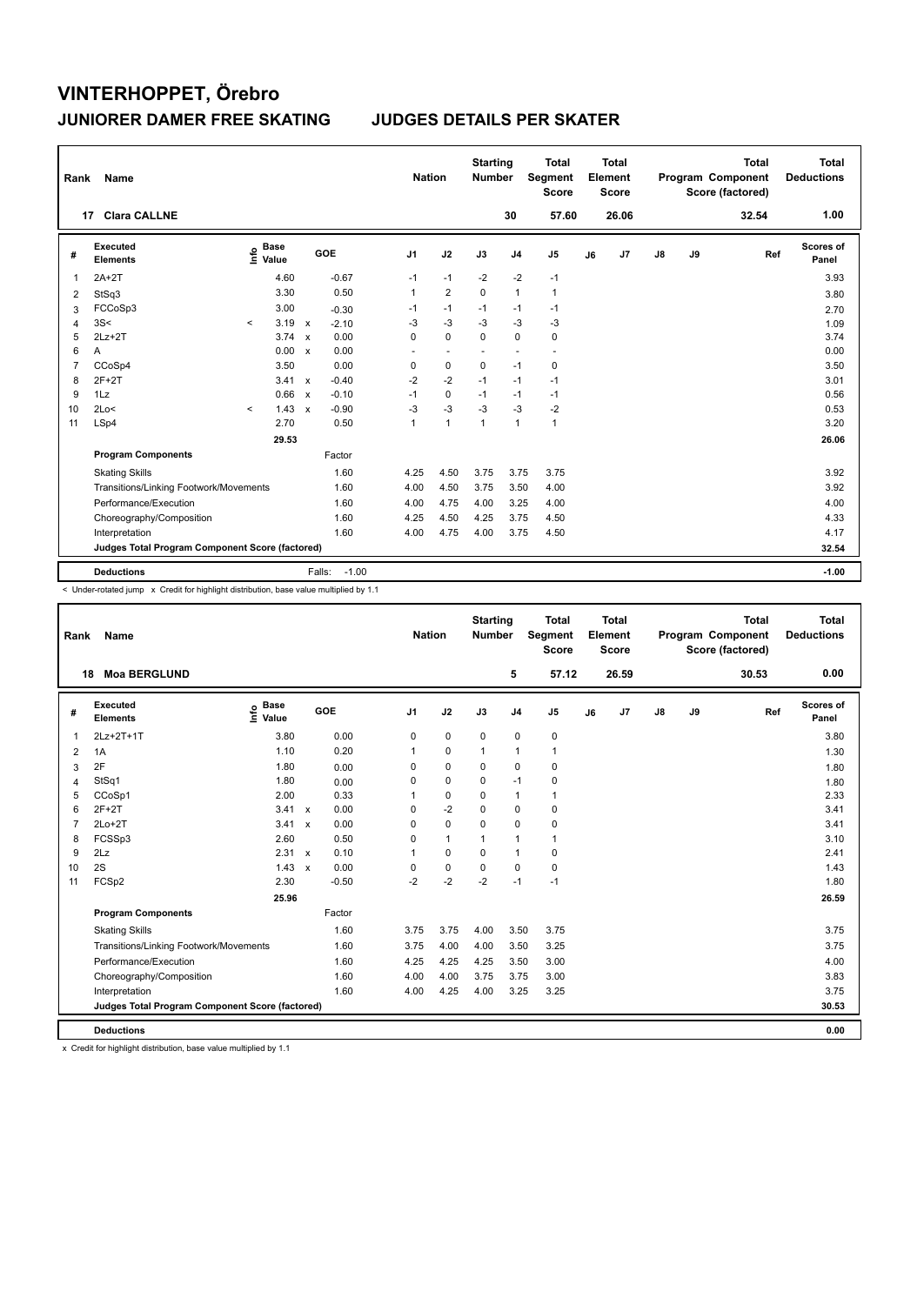| Rank           | Name                                            |   |                      |              |         |                | <b>Nation</b> |              | <b>Starting</b><br><b>Number</b> |                | <b>Total</b><br>Segment<br><b>Score</b> |    | <b>Total</b><br>Element<br><b>Score</b> |               |    | <b>Total</b><br>Program Component<br>Score (factored) | Total<br><b>Deductions</b> |
|----------------|-------------------------------------------------|---|----------------------|--------------|---------|----------------|---------------|--------------|----------------------------------|----------------|-----------------------------------------|----|-----------------------------------------|---------------|----|-------------------------------------------------------|----------------------------|
|                | <b>Olivia JENGARD</b><br>19                     |   |                      |              |         |                |               |              |                                  | 16             | 56.86                                   |    | 27.27                                   |               |    | 29.59                                                 | 0.00                       |
| #              | <b>Executed</b><br><b>Elements</b>              | ۴ | <b>Base</b><br>Value |              | GOE     | J <sub>1</sub> |               | J2           | J3                               | J <sub>4</sub> | J <sub>5</sub>                          | J6 | J7                                      | $\mathsf{J}8$ | J9 | Ref                                                   | Scores of<br>Panel         |
| 1              | 2A                                              |   | 3.30                 |              | 0.00    | 1              |               | $\mathbf 0$  | $\mathbf 0$                      | $\pmb{0}$      | $\pmb{0}$                               |    |                                         |               |    |                                                       | 3.30                       |
| $\overline{2}$ | 2Lo                                             |   | 1.80                 |              | 0.00    | 0              |               | $\mathbf 0$  | $\Omega$                         | 0              | $\mathbf 0$                             |    |                                         |               |    |                                                       | 1.80                       |
| 3              | $2Lz+2T$                                        | e | 3.40                 |              | $-0.30$ | $-1$           |               | $-1$         | $\mathbf 0$                      | $-2$           | $-1$                                    |    |                                         |               |    |                                                       | 3.10                       |
| 4              | LSp1                                            |   | 1.50                 |              | 0.00    | 0              |               | $\mathbf 0$  | $\Omega$                         | $\mathbf 0$    | $\mathbf{1}$                            |    |                                         |               |    |                                                       | 1.50                       |
| 5              | 2Lo                                             |   | 1.80                 |              | 0.00    | 0              |               | $\mathbf 0$  | 0                                | 0              | 0                                       |    |                                         |               |    |                                                       | 1.80                       |
| 6              | FCSSp1                                          |   | 1.90                 |              | 0.00    | 0              |               | $-1$         | $\Omega$                         | 0              | $\mathbf{1}$                            |    |                                         |               |    |                                                       | 1.90                       |
| $\overline{7}$ | 2A                                              |   | 3.63                 | $\mathsf{x}$ | 0.00    | 0              |               | $\mathbf 0$  | $\Omega$                         | $\mathbf 0$    | $\pmb{0}$                               |    |                                         |               |    |                                                       | 3.63                       |
| 8              | 2F                                              |   | 1.98                 | $\mathsf{x}$ | 0.00    | $\Omega$       |               | $\mathbf 0$  | $\Omega$                         | $\mathbf{1}$   | $\pmb{0}$                               |    |                                         |               |    |                                                       | 1.98                       |
| 9              | 2F+1T+1T                                        |   | 2.86                 | $\mathsf{x}$ | $-0.20$ | $-1$           |               | $\mathbf 0$  | $-2$                             | $-1$           | $\mathbf 0$                             |    |                                         |               |    |                                                       | 2.66                       |
| 10             | CCoSp2                                          |   | 2.50                 |              | $-0.20$ | $\Omega$       |               | $-1$         | $\Omega$                         | $-1$           | $-1$                                    |    |                                         |               |    |                                                       | 2.30                       |
| 11             | StSq3                                           |   | 3.30                 |              | 0.00    | 0              |               | $\mathbf{1}$ | $\mathbf 0$                      | $\mathbf 0$    | $\pmb{0}$                               |    |                                         |               |    |                                                       | 3.30                       |
|                |                                                 |   | 27.97                |              |         |                |               |              |                                  |                |                                         |    |                                         |               |    |                                                       | 27.27                      |
|                | <b>Program Components</b>                       |   |                      |              | Factor  |                |               |              |                                  |                |                                         |    |                                         |               |    |                                                       |                            |
|                | <b>Skating Skills</b>                           |   |                      |              | 1.60    | 4.00           |               | 4.00         | 4.00                             | 3.75           | 4.00                                    |    |                                         |               |    |                                                       | 4.00                       |
|                | Transitions/Linking Footwork/Movements          |   |                      |              | 1.60    |                | 3.50          | 3.25         | 4.00                             | 3.25           | 2.75                                    |    |                                         |               |    |                                                       | 3.33                       |
|                | Performance/Execution                           |   |                      |              | 1.60    | 4.00           |               | 4.00         | 4.50                             | 3.50           | 3.25                                    |    |                                         |               |    |                                                       | 3.83                       |
|                | Choreography/Composition                        |   |                      |              | 1.60    |                | 3.75          | 3.75         | 4.25                             | 3.25           | 4.00                                    |    |                                         |               |    |                                                       | 3.83                       |
|                | Interpretation                                  |   |                      |              | 1.60    |                | 3.75          | 3.50         | 4.25                             | 3.25           | 3.25                                    |    |                                         |               |    |                                                       | 3.50                       |
|                | Judges Total Program Component Score (factored) |   |                      |              |         |                |               |              |                                  |                |                                         |    |                                         |               |    |                                                       | 29.59                      |
|                | <b>Deductions</b>                               |   |                      |              |         |                |               |              |                                  |                |                                         |    |                                         |               |    |                                                       | 0.00                       |

x Credit for highlight distribution, base value multiplied by 1.1 e Jump take off with wrong edge

| Rank           | <b>Name</b>                                     |                              |              |         | <b>Nation</b>  |             | <b>Starting</b><br><b>Number</b> |                | <b>Total</b><br>Segment<br><b>Score</b> |    | <b>Total</b><br>Element<br><b>Score</b> |    |    | <b>Total</b><br>Program Component<br>Score (factored) | <b>Total</b><br><b>Deductions</b> |
|----------------|-------------------------------------------------|------------------------------|--------------|---------|----------------|-------------|----------------------------------|----------------|-----------------------------------------|----|-----------------------------------------|----|----|-------------------------------------------------------|-----------------------------------|
|                | <b>Clara ZARING</b><br>20                       |                              |              |         |                |             |                                  | 14             | 55.37                                   |    | 25.77                                   |    |    | 31.60                                                 | 2.00                              |
| #              | Executed<br><b>Elements</b>                     | <b>Base</b><br>Info<br>Value |              | GOE     | J <sub>1</sub> | J2          | J3                               | J <sub>4</sub> | J <sub>5</sub>                          | J6 | J <sub>7</sub>                          | J8 | J9 | Ref                                                   | Scores of<br>Panel                |
| 1              | 3Lo<<                                           | 1.80<br><<                   |              | $-0.90$ | $-3$           | $-3$        | $-3$                             | $-3$           | $-3$                                    |    |                                         |    |    |                                                       | 0.90                              |
| 2              | 2S                                              | 1.30                         |              | 0.07    | 0              | $\mathbf 0$ | $\Omega$                         | 1              | 1                                       |    |                                         |    |    |                                                       | 1.37                              |
| 3              | 2F+2T+2T                                        | 4.40                         |              | 0.10    | 0              | 0           | 0                                | 1              | 1                                       |    |                                         |    |    |                                                       | 4.50                              |
| 4              | FSSp3                                           | 2.60                         |              | 0.00    | $\Omega$       | $\mathbf 0$ | $\overline{1}$                   | $\mathbf 0$    | 0                                       |    |                                         |    |    |                                                       | 2.60                              |
| 5              | 1A                                              | 1.10                         |              | 0.13    | $\Omega$       | 0           | $\mathbf{1}$                     | 1              | 1                                       |    |                                         |    |    |                                                       | 1.23                              |
| 6              | LSp4                                            | 2.70                         |              | 0.50    | 1              | $\mathbf 0$ | $\mathbf{1}$                     | 1              | 1                                       |    |                                         |    |    |                                                       | 3.20                              |
| $\overline{7}$ | $2Lo+2T$                                        | 3.41 x                       |              | 0.00    | $-1$           | $\mathbf 0$ | $\mathbf 0$                      | $\mathbf 0$    | 0                                       |    |                                         |    |    |                                                       | 3.41                              |
| 8              | 2F                                              | 1.98                         | $\mathsf{x}$ | $-0.60$ | $-1$           | $-2$        | $-2$                             | $-2$           | $-2$                                    |    |                                         |    |    |                                                       | 1.38                              |
| 9              | 2F                                              | 1.98                         | $\mathsf{x}$ | $-0.90$ | $-3$           | $-3$        | $-3$                             | $-3$           | $-3$                                    |    |                                         |    |    |                                                       | 1.08                              |
| 10             | StSq2                                           | 2.60                         |              | 0.00    | 0              | $\mathbf 0$ | $\Omega$                         | $\mathbf 0$    | $-1$                                    |    |                                         |    |    |                                                       | 2.60                              |
| 11             | CCoSp4                                          | 3.50                         |              | 0.00    | 0              | $\mathbf 0$ | $\Omega$                         | 1              | 0                                       |    |                                         |    |    |                                                       | 3.50                              |
|                |                                                 | 27.37                        |              |         |                |             |                                  |                |                                         |    |                                         |    |    |                                                       | 25.77                             |
|                | <b>Program Components</b>                       |                              |              | Factor  |                |             |                                  |                |                                         |    |                                         |    |    |                                                       |                                   |
|                | <b>Skating Skills</b>                           |                              |              | 1.60    | 3.75           | 4.00        | 4.25                             | 4.00           | 4.25                                    |    |                                         |    |    |                                                       | 4.08                              |
|                | Transitions/Linking Footwork/Movements          |                              |              | 1.60    | 3.75           | 3.50        | 4.25                             | 4.00           | 3.50                                    |    |                                         |    |    |                                                       | 3.75                              |
|                | Performance/Execution                           |                              |              | 1.60    | 4.00           | 3.75        | 4.00                             | 4.25           | 3.75                                    |    |                                         |    |    |                                                       | 3.92                              |
|                | Choreography/Composition                        |                              |              | 1.60    | 4.00           | 3.75        | 4.50                             | 4.00           | 4.25                                    |    |                                         |    |    |                                                       | 4.08                              |
|                | Interpretation                                  |                              |              | 1.60    | 3.75           | 3.75        | 4.00                             | 4.25           | 4.00                                    |    |                                         |    |    |                                                       | 3.92                              |
|                | Judges Total Program Component Score (factored) |                              |              |         |                |             |                                  |                |                                         |    |                                         |    |    |                                                       | 31.60                             |
|                | <b>Deductions</b>                               |                              | Falls:       | $-2.00$ |                |             |                                  |                |                                         |    |                                         |    |    |                                                       | $-2.00$                           |

<< Downgraded jump x Credit for highlight distribution, base value multiplied by 1.1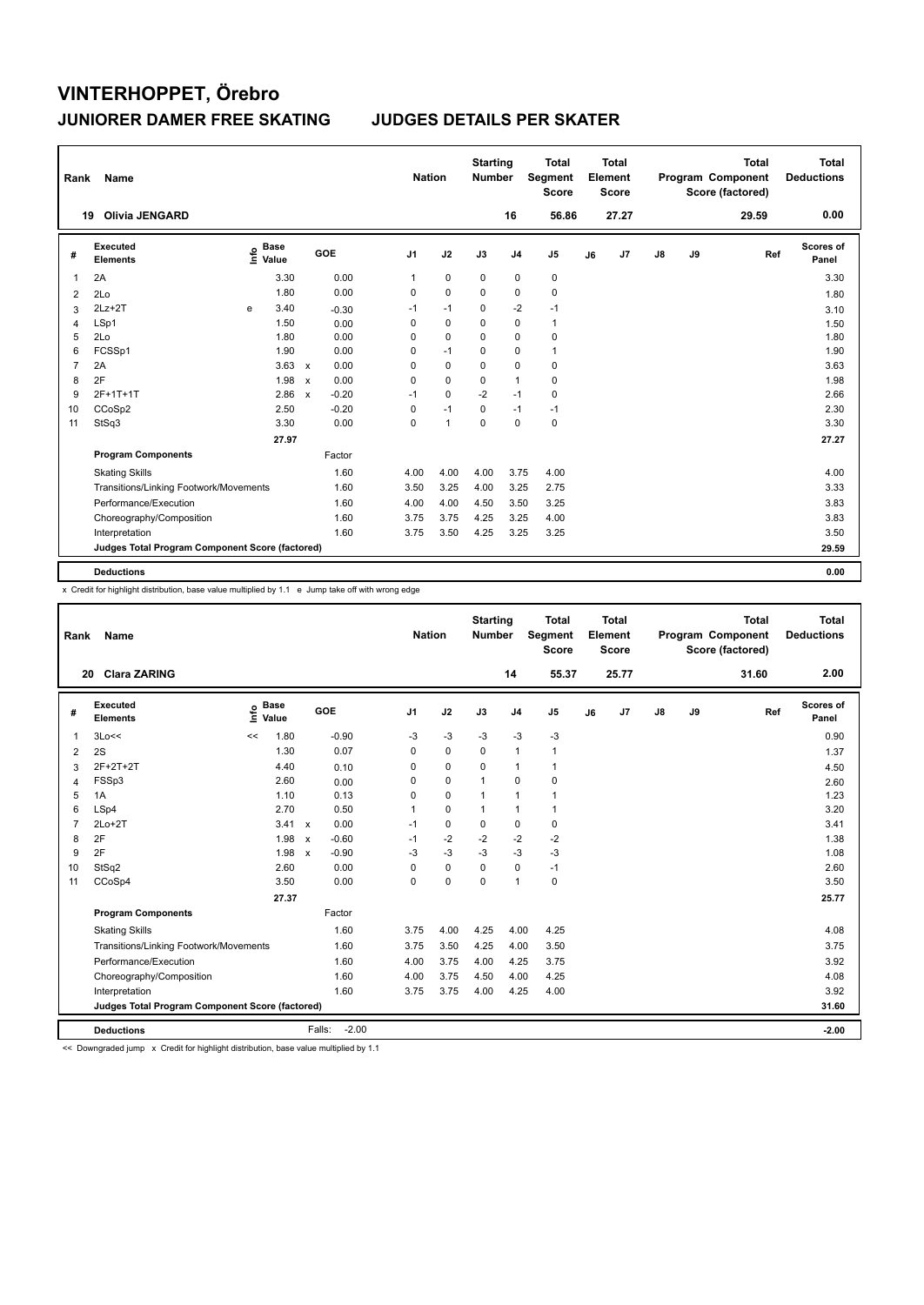| Rank | Name                                            |                            |              |         | <b>Nation</b>  |              | <b>Starting</b><br><b>Number</b> |                | <b>Total</b><br>Segment<br><b>Score</b> |    | <b>Total</b><br>Element<br><b>Score</b> |               |    | <b>Total</b><br>Program Component<br>Score (factored) | Total<br><b>Deductions</b> |
|------|-------------------------------------------------|----------------------------|--------------|---------|----------------|--------------|----------------------------------|----------------|-----------------------------------------|----|-----------------------------------------|---------------|----|-------------------------------------------------------|----------------------------|
| 21   | <b>Sigrid BRUNÉR</b>                            |                            |              |         |                |              |                                  | 8              | 53.95                                   |    | 27.21                                   |               |    | 27.74                                                 | 1.00                       |
| #    | Executed<br><b>Elements</b>                     | <b>Base</b><br>۴٥<br>Value |              | GOE     | J <sub>1</sub> | J2           | J3                               | J <sub>4</sub> | J <sub>5</sub>                          | J6 | J <sub>7</sub>                          | $\mathsf{J}8$ | J9 | Ref                                                   | Scores of<br>Panel         |
| 1    | 2F                                              | 1.80                       |              | 0.20    | $\mathbf{1}$   | $\mathbf{1}$ | 0                                | 0              | $\mathbf{1}$                            |    |                                         |               |    |                                                       | 2.00                       |
| 2    | 1A                                              | 1.10                       |              | 0.00    | $\Omega$       | $\mathbf 0$  | $\Omega$                         | $\Omega$       | $\mathbf 0$                             |    |                                         |               |    |                                                       | 1.10                       |
| 3    | 2Lz+2T+2Lo                                      | 5.20                       |              | $-0.30$ | $-1$           | $-1$         | $-1$                             | $\mathbf 0$    | $-2$                                    |    |                                         |               |    |                                                       | 4.90                       |
| 4    | LSp2                                            | 1.90                       |              | $-0.20$ | $-1$           | 0            | $-1$                             | $-1$           | 0                                       |    |                                         |               |    |                                                       | 1.70                       |
| 5    | $2Lz+2T$                                        | 3.74                       | $\mathbf{x}$ | 0.00    | $\Omega$       | $\mathbf 0$  | 0                                | $\mathbf 0$    | $\pmb{0}$                               |    |                                         |               |    |                                                       | 3.74                       |
| 6    | 2Lo                                             | 1.98                       | $\mathsf{x}$ | 0.00    | $\Omega$       | $\Omega$     | $\Omega$                         | $\mathbf 0$    | $\mathbf 0$                             |    |                                         |               |    |                                                       | 1.98                       |
| 7    | FSSp2                                           | 2.30                       |              | $-0.10$ | $-1$           | 0            | 0                                | $-1$           | $\mathbf{1}$                            |    |                                         |               |    |                                                       | 2.20                       |
| 8    | $2F+2T$                                         | 3.41                       | $\mathsf{x}$ | 0.00    | 0              | 0            | 0                                | 0              | 0                                       |    |                                         |               |    |                                                       | 3.41                       |
| 9    | StSq2                                           | 2.60                       |              | 0.00    | 0              | $\mathbf 0$  | $-1$                             | $\mathbf 0$    | 0                                       |    |                                         |               |    |                                                       | 2.60                       |
| 10   | 2Lo                                             | 1.98                       | $\mathbf{x}$ | 0.00    | 1              | $\mathbf 0$  | $\Omega$                         | $\mathbf 0$    | $\mathbf 0$                             |    |                                         |               |    |                                                       | 1.98                       |
| 11   | CCoSpB                                          | 1.70                       |              | $-0.10$ | $-1$           | $\mathbf 0$  | $\mathbf 0$                      | $-1$           | $\mathbf{1}$                            |    |                                         |               |    |                                                       | 1.60                       |
|      |                                                 | 27.71                      |              |         |                |              |                                  |                |                                         |    |                                         |               |    |                                                       | 27.21                      |
|      | <b>Program Components</b>                       |                            |              | Factor  |                |              |                                  |                |                                         |    |                                         |               |    |                                                       |                            |
|      | <b>Skating Skills</b>                           |                            |              | 1.60    | 3.50           | 4.00         | 4.25                             | 3.50           | 3.50                                    |    |                                         |               |    |                                                       | 3.67                       |
|      | Transitions/Linking Footwork/Movements          |                            |              | 1.60    | 3.25           | 3.75         | 4.00                             | 3.25           | 3.25                                    |    |                                         |               |    |                                                       | 3.42                       |
|      | Performance/Execution                           |                            |              | 1.60    | 3.50           | 3.75         | 3.75                             | 3.00           | 3.00                                    |    |                                         |               |    |                                                       | 3.42                       |
|      | Choreography/Composition                        |                            |              | 1.60    | 3.50           | 3.75         | 4.25                             | 3.25           | 3.50                                    |    |                                         |               |    |                                                       | 3.58                       |
|      | Interpretation                                  |                            |              | 1.60    | 3.25           | 3.50         | 3.75                             | 2.75           | 3.00                                    |    |                                         |               |    |                                                       | 3.25                       |
|      | Judges Total Program Component Score (factored) |                            |              |         |                |              |                                  |                |                                         |    |                                         |               |    |                                                       | 27.74                      |
|      | <b>Deductions</b>                               | Time violation:            |              | $-1.00$ |                |              |                                  |                |                                         |    |                                         |               |    |                                                       | $-1.00$                    |

x Credit for highlight distribution, base value multiplied by 1.1

| Rank           | Name                                            |                                  |                                   | <b>Nation</b>  |              | <b>Starting</b><br><b>Number</b> |                | <b>Total</b><br>Segment<br><b>Score</b> |    | <b>Total</b><br>Element<br><b>Score</b> |               |    | <b>Total</b><br>Program Component<br>Score (factored) | <b>Total</b><br><b>Deductions</b> |
|----------------|-------------------------------------------------|----------------------------------|-----------------------------------|----------------|--------------|----------------------------------|----------------|-----------------------------------------|----|-----------------------------------------|---------------|----|-------------------------------------------------------|-----------------------------------|
|                | 22 Nora FALK                                    |                                  |                                   |                |              |                                  | 12             | 53.54                                   |    | 23.08                                   |               |    | 31.46                                                 | 1.00                              |
| #              | Executed<br><b>Elements</b>                     | <b>Base</b><br>e Base<br>E Value | GOE                               | J <sub>1</sub> | J2           | J3                               | J <sub>4</sub> | J5                                      | J6 | J7                                      | $\mathsf{J}8$ | J9 | Ref                                                   | Scores of<br>Panel                |
| 1              | 1A                                              | 1.10                             | 0.20                              | $\mathbf{1}$   | $\mathbf{1}$ | $\mathbf{1}$                     | $\mathbf{1}$   | 0                                       |    |                                         |               |    |                                                       | 1.30                              |
| 2              | $2T+2T$                                         | 2.60                             | 0.20                              | 1              | $\mathbf 0$  | 1                                | $\mathbf{1}$   | 1                                       |    |                                         |               |    |                                                       | 2.80                              |
| 3              | 1A                                              | 1.10                             | 0.20                              |                | $\pmb{0}$    | 1                                | $\mathbf{1}$   | 1                                       |    |                                         |               |    |                                                       | 1.30                              |
| $\overline{4}$ | 2S                                              | 1.30                             | 0.13                              | 0              | $\pmb{0}$    | 1                                | $\mathbf{1}$   | $\mathbf{1}$                            |    |                                         |               |    |                                                       | 1.43                              |
| 5              | $2S+2T$                                         | 2.60                             | $-0.13$                           | 0              | $-1$         | $-1$                             | $-1$           | 0                                       |    |                                         |               |    |                                                       | 2.47                              |
| 6              | CCSpB                                           | 1.70                             | $-0.50$                           | $-2$           | $-1$         | $-2$                             | $-2$           | $-1$                                    |    |                                         |               |    |                                                       | 1.20                              |
| 7              | FSSp2                                           | 2.30                             | 0.00                              | 0              | 0            | 0                                | $\mathbf{1}$   | 0                                       |    |                                         |               |    |                                                       | 2.30                              |
| 8              | 2Lo                                             | 1.98                             | 0.00<br>$\boldsymbol{\mathsf{x}}$ | 0              | 0            | $\Omega$                         | 0              | $-1$                                    |    |                                         |               |    |                                                       | 1.98                              |
| 9              | CCoSp4                                          | 3.50                             | 0.00                              | 0              | 0            | 0                                | 0              | 0                                       |    |                                         |               |    |                                                       | 3.50                              |
| 10             | StSq3                                           | 3.30                             | 0.33                              | $\Omega$       | $\mathbf 0$  |                                  | $\mathbf{1}$   | $\mathbf{1}$                            |    |                                         |               |    |                                                       | 3.63                              |
| 11             | 2T                                              | 1.30                             | $-0.13$                           | $-1$           | $\mathbf 0$  | $-1$                             | 0              | $-1$                                    |    |                                         |               |    |                                                       | 1.17                              |
|                |                                                 | 22.78                            |                                   |                |              |                                  |                |                                         |    |                                         |               |    |                                                       | 23.08                             |
|                | <b>Program Components</b>                       |                                  | Factor                            |                |              |                                  |                |                                         |    |                                         |               |    |                                                       |                                   |
|                | <b>Skating Skills</b>                           |                                  | 1.60                              | 4.25           | 4.25         | 4.75                             | 4.50           | 3.75                                    |    |                                         |               |    |                                                       | 4.33                              |
|                | Transitions/Linking Footwork/Movements          |                                  | 1.60                              | 3.50           | 3.75         | 4.00                             | 4.25           | 3.25                                    |    |                                         |               |    |                                                       | 3.75                              |
|                | Performance/Execution                           |                                  | 1.60                              | 3.75           | 3.75         | 4.00                             | 4.00           | 3.50                                    |    |                                         |               |    |                                                       | 3.83                              |
|                | Choreography/Composition                        |                                  | 1.60                              | 3.50           | 3.75         | 4.25                             | 4.25           | 3.25                                    |    |                                         |               |    |                                                       | 3.83                              |
|                | Interpretation                                  |                                  | 1.60                              | 3.50           | 4.25         | 4.00                             | 4.50           | 3.25                                    |    |                                         |               |    |                                                       | 3.92                              |
|                | Judges Total Program Component Score (factored) |                                  |                                   |                |              |                                  |                |                                         |    |                                         |               |    |                                                       | 31.46                             |
|                | <b>Deductions</b>                               | Time violation:                  | $-1.00$                           |                |              |                                  |                |                                         |    |                                         |               |    |                                                       | $-1.00$                           |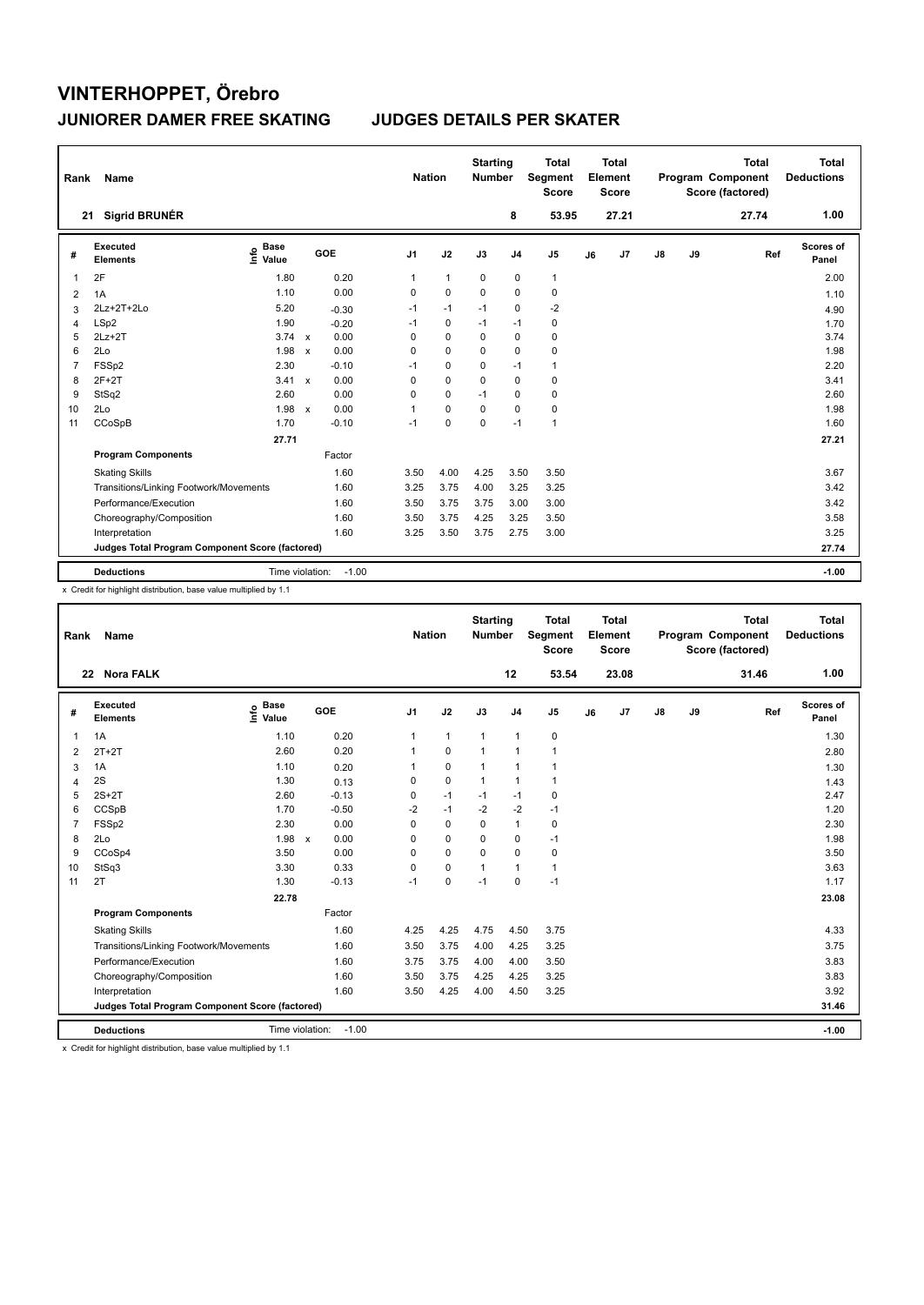| Rank           | Name                                            |                                  |                           |                   | <b>Nation</b>  |              | <b>Starting</b><br><b>Number</b> |                | <b>Total</b><br>Segment<br><b>Score</b> |    | <b>Total</b><br>Element<br><b>Score</b> |    |    | <b>Total</b><br>Program Component<br>Score (factored) | Total<br><b>Deductions</b> |
|----------------|-------------------------------------------------|----------------------------------|---------------------------|-------------------|----------------|--------------|----------------------------------|----------------|-----------------------------------------|----|-----------------------------------------|----|----|-------------------------------------------------------|----------------------------|
| 23             | <b>Johanna FORSBERG</b>                         |                                  |                           |                   |                |              |                                  | 3              | 53.42                                   |    | 26.55                                   |    |    | 27.87                                                 | 1.00                       |
| #              | <b>Executed</b><br><b>Elements</b>              | <b>Base</b><br>e Base<br>⊆ Value |                           | GOE               | J <sub>1</sub> | J2           | J3                               | J <sub>4</sub> | J <sub>5</sub>                          | J6 | J7                                      | J8 | J9 | Ref                                                   | Scores of<br>Panel         |
| 1              | FCSp1                                           | 1.90                             |                           | 0.00              | 0              | $\mathbf 0$  | $\mathbf 0$                      | $\pmb{0}$      | $\mathbf{1}$                            |    |                                         |    |    |                                                       | 1.90                       |
| 2              | 2Lo+2Lo                                         | 3.60                             |                           | 0.00              | 0              | $\mathbf 0$  | 0                                | $\overline{1}$ | 0                                       |    |                                         |    |    |                                                       | 3.60                       |
| 3              | 2F+1Lo+2Lo                                      | 4.10                             |                           | $-0.30$           | $-1$           | $-1$         | $-1$                             | $-1$           | $-1$                                    |    |                                         |    |    |                                                       | 3.80                       |
| 4              | CSSp2                                           | 2.30                             |                           | 0.33              | 1              | $\mathbf 0$  | $\mathbf{1}$                     | $\mathbf{1}$   | $\pmb{0}$                               |    |                                         |    |    |                                                       | 2.63                       |
| 5              | StSq1                                           | 1.80                             |                           | 0.00              | 0              | $\mathbf{1}$ | 0                                | $\mathbf 0$    | $-1$                                    |    |                                         |    |    |                                                       | 1.80                       |
| 6              | 1A                                              | 1.21                             | $\mathsf{x}$              | 0.00              | 0              | $\Omega$     | $\Omega$                         | $\mathbf 0$    | $\pmb{0}$                               |    |                                         |    |    |                                                       | 1.21                       |
| $\overline{7}$ | 2Lz                                             | 2.31                             | $\mathbf x$               | $-0.30$           | $-1$           | $-1$         | 0                                | $-1$           | $-2$                                    |    |                                         |    |    |                                                       | 2.01                       |
| 8              | CCoSp3                                          | 3.00                             |                           | 0.00              | 0              | $-1$         | 0                                | $\mathbf 0$    | 0                                       |    |                                         |    |    |                                                       | 3.00                       |
| 9              | 2Lo                                             | 1.98                             | $\mathsf{x}$              | 0.00              | 0              | $\mathbf 0$  | 0                                | $\mathbf 0$    | $\pmb{0}$                               |    |                                         |    |    |                                                       | 1.98                       |
| 10             | 1Lz                                             | 0.66                             | $\mathsf{x}$              | 0.00              | 0              | $\Omega$     | 0                                | $\Omega$       | $\mathbf 0$                             |    |                                         |    |    |                                                       | 0.66                       |
| 11             | $2F+2Lo$                                        | 3.96                             | $\boldsymbol{\mathsf{x}}$ | 0.00              | 1              | 0            | 0                                | $\mathbf 0$    | $\pmb{0}$                               |    |                                         |    |    |                                                       | 3.96                       |
|                |                                                 | 26.82                            |                           |                   |                |              |                                  |                |                                         |    |                                         |    |    |                                                       | 26.55                      |
|                | <b>Program Components</b>                       |                                  |                           | Factor            |                |              |                                  |                |                                         |    |                                         |    |    |                                                       |                            |
|                | <b>Skating Skills</b>                           |                                  |                           | 1.60              | 3.75           | 3.50         | 4.25                             | 3.50           | 3.00                                    |    |                                         |    |    |                                                       | 3.58                       |
|                | Transitions/Linking Footwork/Movements          |                                  |                           | 1.60              | 3.25           | 3.25         | 3.50                             | 3.25           | 2.75                                    |    |                                         |    |    |                                                       | 3.25                       |
|                | Performance/Execution                           |                                  |                           | 1.60              | 3.50           | 4.00         | 4.25                             | 3.50           | 2.75                                    |    |                                         |    |    |                                                       | 3.67                       |
|                | Choreography/Composition                        |                                  |                           | 1.60              | 3.50           | 3.75         | 3.50                             | 3.25           | 3.00                                    |    |                                         |    |    |                                                       | 3.42                       |
|                | Interpretation                                  |                                  |                           | 1.60              | 3.50           | 3.75         | 4.00                             | 3.25           | 2.50                                    |    |                                         |    |    |                                                       | 3.50                       |
|                | Judges Total Program Component Score (factored) |                                  |                           |                   |                |              |                                  |                |                                         |    |                                         |    |    |                                                       | 27.87                      |
|                | <b>Deductions</b>                               |                                  |                           | $-1.00$<br>Falls: |                |              |                                  |                |                                         |    |                                         |    |    |                                                       | $-1.00$                    |

x Credit for highlight distribution, base value multiplied by 1.1

| Rank           | Name                                            |         |                                  |              |                   | <b>Nation</b>  |              | <b>Starting</b><br><b>Number</b> |                | <b>Total</b><br>Segment<br><b>Score</b> |    | <b>Total</b><br>Element<br><b>Score</b> |               |    | <b>Total</b><br>Program Component<br>Score (factored) |     | <b>Total</b><br><b>Deductions</b> |
|----------------|-------------------------------------------------|---------|----------------------------------|--------------|-------------------|----------------|--------------|----------------------------------|----------------|-----------------------------------------|----|-----------------------------------------|---------------|----|-------------------------------------------------------|-----|-----------------------------------|
|                | 24 Betty CALLNE                                 |         |                                  |              |                   |                |              |                                  | 13             | 53.15                                   |    | 25.36                                   |               |    | 30.79                                                 |     | 3.00                              |
| #              | Executed<br><b>Elements</b>                     |         | <b>Base</b><br>e Base<br>E Value |              | GOE               | J <sub>1</sub> | J2           | J3                               | J <sub>4</sub> | J5                                      | J6 | J7                                      | $\mathsf{J}8$ | J9 |                                                       | Ref | Scores of<br>Panel                |
| $\mathbf{1}$   | 2A                                              |         | 3.30                             |              | $-0.17$           | $-1$           | 0            | $\mathbf 0$                      | $\pmb{0}$      | $-1$                                    |    |                                         |               |    |                                                       |     | 3.13                              |
| 2              | 2Lz                                             |         | 2.10                             |              | $-0.90$           | $-3$           | $-3$         | $-3$                             | $-3$           | $-3$                                    |    |                                         |               |    |                                                       |     | 1.20                              |
| 3              | $2F+2T$                                         |         | 3.10                             |              | $-0.30$           | $-1$           | $-1$         | $-1$                             | $\mathbf 0$    | $-1$                                    |    |                                         |               |    |                                                       |     | 2.80                              |
| $\overline{4}$ | CCoSp4                                          |         | 3.50                             |              | 0.50              | 1              | $\mathbf{1}$ | $\mathbf{1}$                     | $\mathbf 0$    | $\mathbf{1}$                            |    |                                         |               |    |                                                       |     | 4.00                              |
| 5              | 2A<                                             | $\,<\,$ | 2.30                             |              | $-1.50$           | -3             | $-3$         | $-3$                             | $-3$           | $-3$                                    |    |                                         |               |    |                                                       |     | 0.80                              |
| 6              | FCCoSp3                                         |         | 3.00                             |              | 0.33              | $\Omega$       | $\mathbf{1}$ | $\Omega$                         | $\mathbf{1}$   | $\mathbf{1}$                            |    |                                         |               |    |                                                       |     | 3.33                              |
| $\overline{7}$ | 1F                                              |         | 0.55                             | $\mathbf{x}$ | $-0.03$           | $-1$           | $\mathbf 0$  | 0                                | $\mathbf 0$    | $-1$                                    |    |                                         |               |    |                                                       |     | 0.52                              |
| 8              | 2Lz                                             |         | 2.31                             | $\mathsf{x}$ | $-0.90$           | $-3$           | -3           | $-3$                             | $-3$           | $-3$                                    |    |                                         |               |    |                                                       |     | 1.41                              |
| 9              | $2Lo+2T<$                                       | $\,<\,$ | 2.97                             | $\mathsf{x}$ | $-0.30$           | $-1$           | $-2$         | $-1$                             | $-1$           | $-1$                                    |    |                                         |               |    |                                                       |     | 2.67                              |
| 10             | LSp3                                            |         | 2.40                             |              | 0.50              | 1              | $\mathbf{1}$ | $\mathbf{1}$                     | $\mathbf{1}$   | $\overline{\mathbf{c}}$                 |    |                                         |               |    |                                                       |     | 2.90                              |
| 11             | StSq2                                           |         | 2.60                             |              | 0.00              | $\Omega$       | $\mathbf 0$  | $\overline{1}$                   | $\Omega$       | 0                                       |    |                                         |               |    |                                                       |     | 2.60                              |
|                |                                                 |         | 28.13                            |              |                   |                |              |                                  |                |                                         |    |                                         |               |    |                                                       |     | 25.36                             |
|                | <b>Program Components</b>                       |         |                                  |              | Factor            |                |              |                                  |                |                                         |    |                                         |               |    |                                                       |     |                                   |
|                | <b>Skating Skills</b>                           |         |                                  |              | 1.60              | 4.00           | 4.00         | 4.25                             | 4.25           | 3.50                                    |    |                                         |               |    |                                                       |     | 4.08                              |
|                | Transitions/Linking Footwork/Movements          |         |                                  |              | 1.60              | 3.50           | 3.75         | 4.00                             | 3.75           | 3.25                                    |    |                                         |               |    |                                                       |     | 3.67                              |
|                | Performance/Execution                           |         |                                  |              | 1.60              | 3.75           | 4.00         | 4.00                             | 3.75           | 3.25                                    |    |                                         |               |    |                                                       |     | 3.83                              |
|                | Choreography/Composition                        |         |                                  |              | 1.60              | 3.50           | 4.00         | 4.50                             | 4.00           | 3.00                                    |    |                                         |               |    |                                                       |     | 3.83                              |
|                | Interpretation                                  |         |                                  |              | 1.60              | 3.75           | 4.25         | 4.25                             | 3.50           | 3.00                                    |    |                                         |               |    |                                                       |     | 3.83                              |
|                | Judges Total Program Component Score (factored) |         |                                  |              |                   |                |              |                                  |                |                                         |    |                                         |               |    |                                                       |     | 30.79                             |
|                | <b>Deductions</b>                               |         |                                  |              | $-3.00$<br>Falls: |                |              |                                  |                |                                         |    |                                         |               |    |                                                       |     | $-3.00$                           |

< Under-rotated jump x Credit for highlight distribution, base value multiplied by 1.1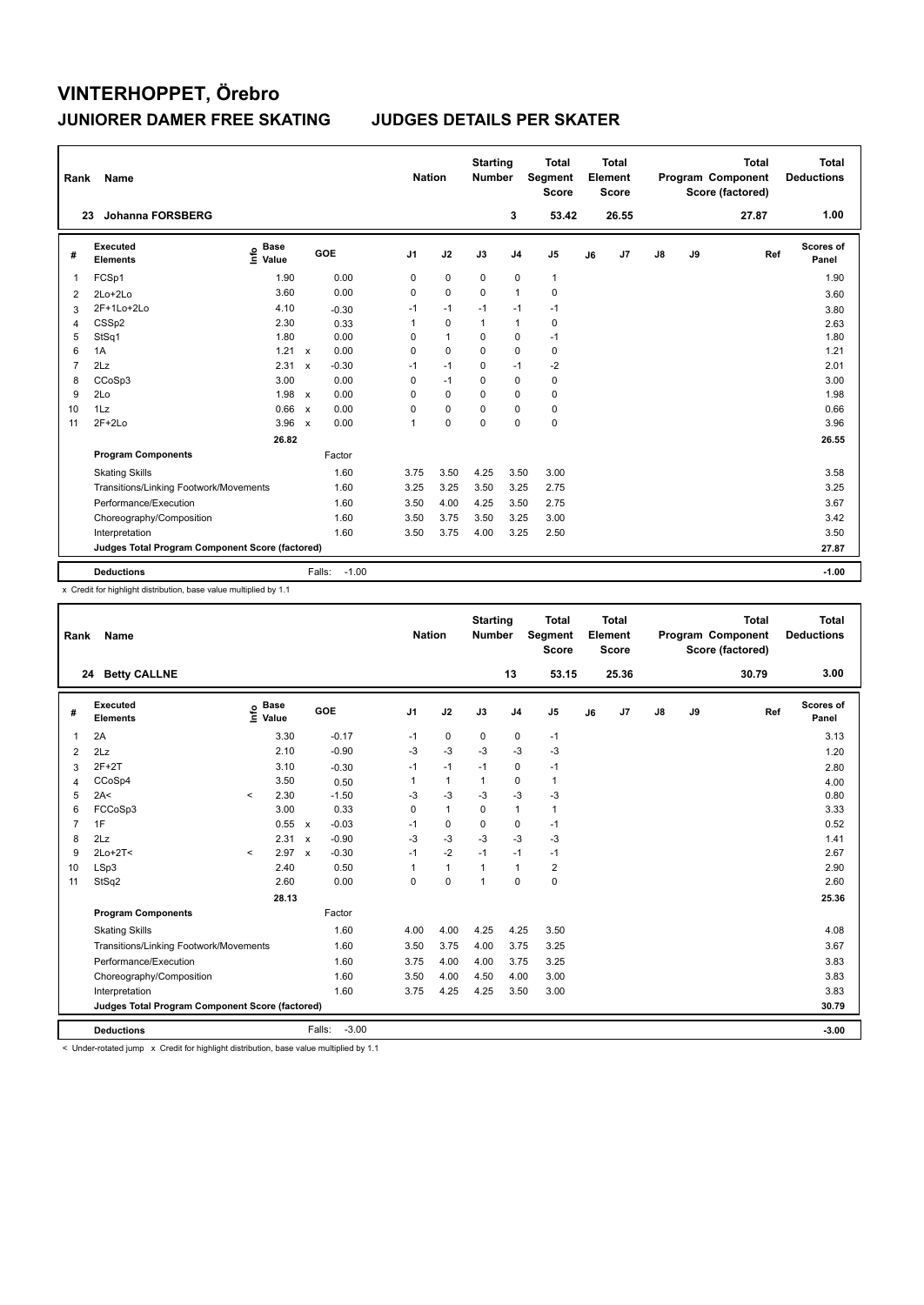| Rank | Name                                            |                              |       |                           |         | <b>Nation</b>  |                | <b>Starting</b><br><b>Number</b> |                | <b>Total</b><br>Segment<br><b>Score</b> |    | <b>Total</b><br>Element<br><b>Score</b> |               |    | <b>Total</b><br>Program Component<br>Score (factored) | <b>Total</b><br><b>Deductions</b> |
|------|-------------------------------------------------|------------------------------|-------|---------------------------|---------|----------------|----------------|----------------------------------|----------------|-----------------------------------------|----|-----------------------------------------|---------------|----|-------------------------------------------------------|-----------------------------------|
|      | Sabina LÖÖF<br>25                               |                              |       |                           |         |                |                |                                  | 23             | 52.93                                   |    | 25.86                                   |               |    | 27.07                                                 | 0.00                              |
| #    | <b>Executed</b><br><b>Elements</b>              | <b>Base</b><br>١nfo<br>Value |       |                           | GOE     | J <sub>1</sub> | J2             | J3                               | J <sub>4</sub> | J <sub>5</sub>                          | J6 | J <sub>7</sub>                          | $\mathsf{J}8$ | J9 | Ref                                                   | <b>Scores of</b><br>Panel         |
| 1    | 2A                                              |                              | 3.30  |                           | $-0.50$ | 0              | $-1$           | $-1$                             | $-1$           | $-1$                                    |    |                                         |               |    |                                                       | 2.80                              |
| 2    | 2F                                              |                              | 1.80  |                           | $-0.60$ | $-2$           | $-2$           | $-2$                             | $-2$           | $-2$                                    |    |                                         |               |    |                                                       | 1.20                              |
| 3    | 2A                                              |                              | 3.30  |                           | $-1.50$ | $-3$           | $-3$           | $-3$                             | $-3$           | $-3$                                    |    |                                         |               |    |                                                       | 1.80                              |
| 4    | FSSp2                                           |                              | 2.30  |                           | 0.50    | 1              | 0              | $\mathbf{1}$                     | $\mathbf{1}$   | $\mathbf{1}$                            |    |                                         |               |    |                                                       | 2.80                              |
| 5    | $2F+2T$                                         |                              | 3.10  |                           | 0.10    | -1             | $\mathbf 0$    | 0                                | $\mathbf{1}$   | 0                                       |    |                                         |               |    |                                                       | 3.20                              |
| 6    | 2Lo+1Lo+2S                                      |                              | 3.96  | $\boldsymbol{\mathsf{x}}$ | $-0.50$ | $-1$           | $-3$           | $-2$                             | $-1$           | $-2$                                    |    |                                         |               |    |                                                       | 3.46                              |
| 7    | CSp2                                            |                              | 1.80  |                           | 0.00    | 0              | $\mathbf 0$    | $-1$                             | $\mathbf 0$    | $\mathbf{1}$                            |    |                                         |               |    |                                                       | 1.80                              |
| 8    | StSq2                                           |                              | 2.60  |                           | $-0.10$ | $\Omega$       | $\mathbf 0$    | $-1$                             | -1             | 0                                       |    |                                         |               |    |                                                       | 2.50                              |
| 9    | $2F+2T<<$                                       | <<                           | 2.42  | $\mathsf{x}$              | $-0.90$ | $-2$           | $-3$           | -3                               | -3             | $-3$                                    |    |                                         |               |    |                                                       | 1.52                              |
| 10   | 2Lo                                             |                              | 1.98  | $\boldsymbol{\mathsf{x}}$ | $-0.20$ | $-1$           | $-1$           | 0                                | 0              | $-1$                                    |    |                                         |               |    |                                                       | 1.78                              |
| 11   | CCoSp3                                          |                              | 3.00  |                           | 0.00    | $\Omega$       | $\overline{1}$ | $\Omega$                         | $\mathbf 0$    | $\mathbf 0$                             |    |                                         |               |    |                                                       | 3.00                              |
|      |                                                 |                              | 29.56 |                           |         |                |                |                                  |                |                                         |    |                                         |               |    |                                                       | 25.86                             |
|      | <b>Program Components</b>                       |                              |       |                           | Factor  |                |                |                                  |                |                                         |    |                                         |               |    |                                                       |                                   |
|      | <b>Skating Skills</b>                           |                              |       |                           | 1.60    | 3.75           | 3.75           | 4.25                             | 3.50           | 3.50                                    |    |                                         |               |    |                                                       | 3.67                              |
|      | Transitions/Linking Footwork/Movements          |                              |       |                           | 1.60    | 3.25           | 3.25           | 3.75                             | 3.00           | 3.00                                    |    |                                         |               |    |                                                       | 3.17                              |
|      | Performance/Execution                           |                              |       |                           | 1.60    | 3.50           | 3.50           | 3.75                             | 3.25           | 3.50                                    |    |                                         |               |    |                                                       | 3.50                              |
|      | Choreography/Composition                        |                              |       |                           | 1.60    | 3.50           | 3.25           | 3.75                             | 3.25           | 3.25                                    |    |                                         |               |    |                                                       | 3.33                              |
|      | Interpretation                                  |                              |       |                           | 1.60    | 3.50           | 3.25           | 3.50                             | 3.00           | 3.00                                    |    |                                         |               |    |                                                       | 3.25                              |
|      | Judges Total Program Component Score (factored) |                              |       |                           |         |                |                |                                  |                |                                         |    |                                         |               |    |                                                       | 27.07                             |
|      | <b>Deductions</b>                               |                              |       |                           |         |                |                |                                  |                |                                         |    |                                         |               |    |                                                       | 0.00                              |

<< Downgraded jump x Credit for highlight distribution, base value multiplied by 1.1

| Rank           | Name                                            |      |                      |              |                   |                | <b>Nation</b> | <b>Starting</b><br><b>Number</b> |                | <b>Total</b><br>Segment<br><b>Score</b> |    | Total<br>Element<br><b>Score</b> |               |    | <b>Total</b><br>Program Component<br>Score (factored) | <b>Total</b><br><b>Deductions</b> |
|----------------|-------------------------------------------------|------|----------------------|--------------|-------------------|----------------|---------------|----------------------------------|----------------|-----------------------------------------|----|----------------------------------|---------------|----|-------------------------------------------------------|-----------------------------------|
| 26             | <b>Linn FELDT</b>                               |      |                      |              |                   |                |               |                                  | 9              | 51.02                                   |    | 22.82                            |               |    | 29.20                                                 | 1.00                              |
| #              | Executed<br><b>Elements</b>                     | ١mfo | <b>Base</b><br>Value |              | GOE               | J <sub>1</sub> | J2            | J3                               | J <sub>4</sub> | J5                                      | J6 | J7                               | $\mathsf{J}8$ | J9 | Ref                                                   | Scores of<br>Panel                |
| 1              | 1A                                              |      | 1.10                 |              | 0.00              | 0              | $\pmb{0}$     | $\mathbf 0$                      | $\mathbf{1}$   | 0                                       |    |                                  |               |    |                                                       | 1.10                              |
| 2              | 2T+2T+2T                                        |      | 3.90                 |              | 0.07              | 1              | $\mathbf 0$   | 0                                | $\mathbf{1}$   | 0                                       |    |                                  |               |    |                                                       | 3.97                              |
| 3              | 2F                                              |      | 1.80                 |              | 0.20              |                | $\mathbf{1}$  | 1                                | 0              | 0                                       |    |                                  |               |    |                                                       | 2.00                              |
| $\overline{4}$ | 2A                                              |      | 3.30                 |              | $-1.50$           | $-3$           | $-3$          | $-3$                             | $-3$           | $-3$                                    |    |                                  |               |    |                                                       | 1.80                              |
| 5              | CCoSp1                                          |      | 2.00                 |              | 0.00              | $\Omega$       | $\mathbf 0$   | $\mathbf 0$                      | $-1$           | $\mathbf{1}$                            |    |                                  |               |    |                                                       | 2.00                              |
| 6              | 2Lz                                             | e    | 2.31 x               |              | $-0.30$           | $-1$           | $-2$          | $-1$                             | $-1$           | $-1$                                    |    |                                  |               |    |                                                       | 2.01                              |
| $\overline{7}$ | $2S+2T$                                         |      | 2.86                 | $\mathsf{x}$ | 0.00              | $\Omega$       | $\mathbf 0$   | $\Omega$                         | 0              | 0                                       |    |                                  |               |    |                                                       | 2.86                              |
| 8              | 2F                                              |      | 1.98                 | $\mathbf{x}$ | $-0.10$           | $\Omega$       | $-2$          | $\Omega$                         | 0              | $-1$                                    |    |                                  |               |    |                                                       | 1.88                              |
| 9              | LSp1                                            |      | 1.50                 |              | 0.00              | $\Omega$       | $\mathbf 0$   | $\Omega$                         | 0              | 0                                       |    |                                  |               |    |                                                       | 1.50                              |
| 10             | StSq2                                           |      | 2.60                 |              | $-0.30$           | 0              | $-1$          | $-2$                             | $-1$           | $-1$                                    |    |                                  |               |    |                                                       | 2.30                              |
| 11             | FCCoSp1                                         |      | 2.00                 |              | $-0.60$           | $-2$           | $-2$          | $-2$                             | $-1$           | $-2$                                    |    |                                  |               |    |                                                       | 1.40                              |
|                |                                                 |      | 25.35                |              |                   |                |               |                                  |                |                                         |    |                                  |               |    |                                                       | 22.82                             |
|                | <b>Program Components</b>                       |      |                      |              | Factor            |                |               |                                  |                |                                         |    |                                  |               |    |                                                       |                                   |
|                | <b>Skating Skills</b>                           |      |                      |              | 1.60              | 3.75           | 3.50          | 4.50                             | 3.25           | 3.50                                    |    |                                  |               |    |                                                       | 3.58                              |
|                | Transitions/Linking Footwork/Movements          |      |                      |              | 1.60              | 3.75           | 3.25          | 4.00                             | 3.50           | 3.00                                    |    |                                  |               |    |                                                       | 3.50                              |
|                | Performance/Execution                           |      |                      |              | 1.60              | 4.00           | 4.00          | 4.25                             | 3.25           | 3.00                                    |    |                                  |               |    |                                                       | 3.75                              |
|                | Choreography/Composition                        |      |                      |              | 1.60              | 3.75           | 3.75          | 4.50                             | 3.50           | 3.75                                    |    |                                  |               |    |                                                       | 3.75                              |
|                | Interpretation                                  |      |                      |              | 1.60              | 3.75           | 3.75          | 4.50                             | 3.50           | 3.50                                    |    |                                  |               |    |                                                       | 3.67                              |
|                | Judges Total Program Component Score (factored) |      |                      |              |                   |                |               |                                  |                |                                         |    |                                  |               |    |                                                       | 29.20                             |
|                | <b>Deductions</b>                               |      |                      |              | $-1.00$<br>Falls: |                |               |                                  |                |                                         |    |                                  |               |    |                                                       | $-1.00$                           |

x Credit for highlight distribution, base value multiplied by 1.1 e Jump take off with wrong edge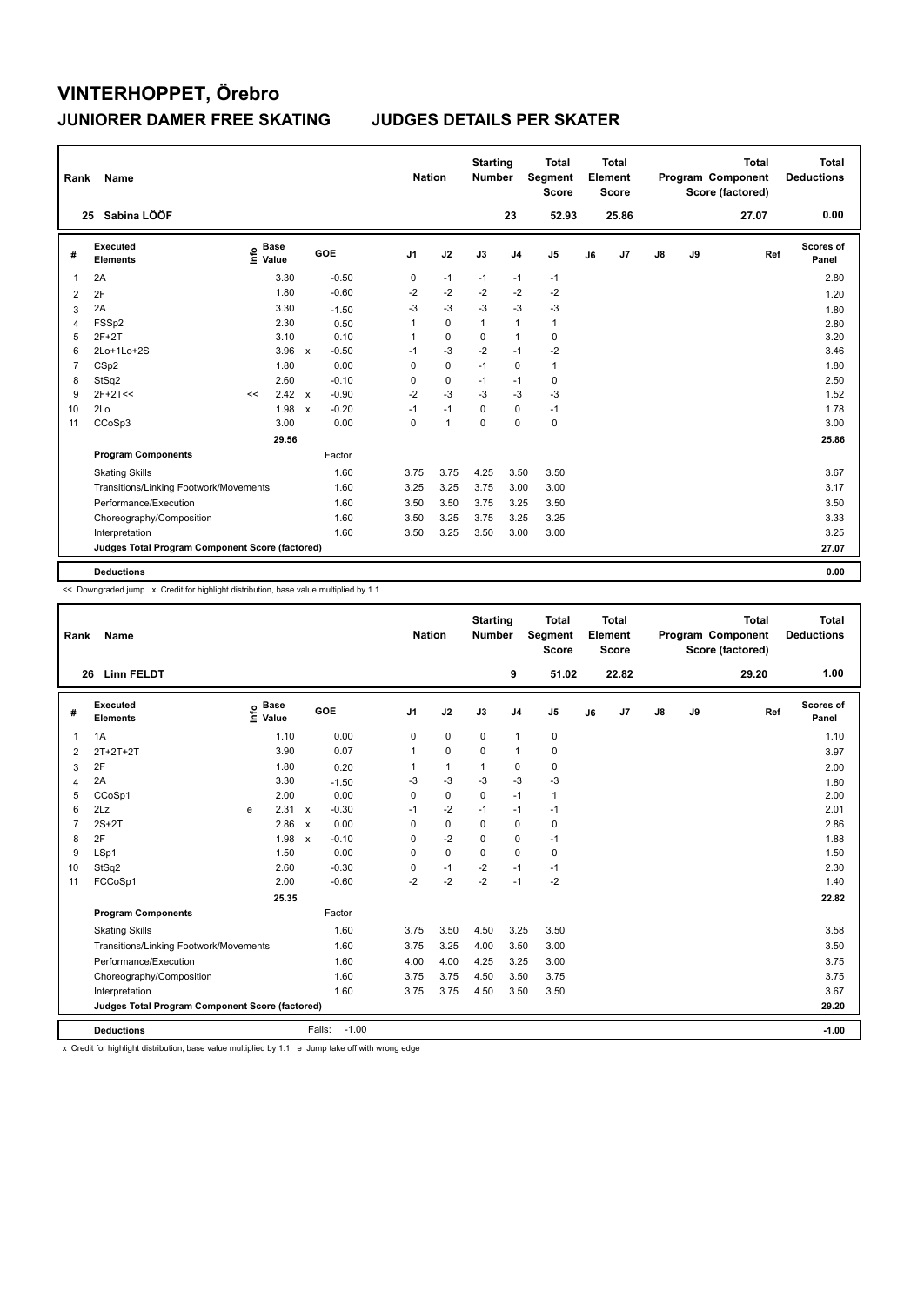| Rank           | <b>Name</b>                                     |                              |               |            |                | <b>Nation</b> | <b>Starting</b><br><b>Number</b> |                | <b>Total</b><br>Segment<br><b>Score</b> |    | Total<br>Element<br><b>Score</b> |               |    | <b>Total</b><br>Program Component<br>Score (factored) | Total<br><b>Deductions</b> |
|----------------|-------------------------------------------------|------------------------------|---------------|------------|----------------|---------------|----------------------------------|----------------|-----------------------------------------|----|----------------------------------|---------------|----|-------------------------------------------------------|----------------------------|
| 27             | <b>Ebba LINDEVRET</b>                           |                              |               |            |                |               |                                  | 1              | 50.34                                   |    | 25.81                            |               |    | 24.53                                                 | 0.00                       |
| #              | Executed<br><b>Elements</b>                     | <b>Base</b><br>lnfo<br>Value |               | <b>GOE</b> | J <sub>1</sub> | J2            | J3                               | J <sub>4</sub> | J <sub>5</sub>                          | J6 | J <sub>7</sub>                   | $\mathsf{J}8$ | J9 | Ref                                                   | Scores of<br>Panel         |
| 1              | 2A<                                             | 2.30<br>$\,<\,$              |               | $-0.83$    | $-1$           | $-3$          | $-1$                             | $-2$           | $-2$                                    |    |                                  |               |    |                                                       | 1.47                       |
| 2              | 2F+2T+1Lo                                       | 3.60                         |               | $-0.20$    | $-1$           | $-1$          | $-1$                             | $\mathbf 0$    | $\pmb{0}$                               |    |                                  |               |    |                                                       | 3.40                       |
| 3              | FSSp3                                           | 2.60                         |               | $-0.30$    | $-1$           | $-1$          | $-1$                             | $-1$           | $-1$                                    |    |                                  |               |    |                                                       | 2.30                       |
| 4              | CSp2                                            | 1.80                         |               | 0.00       | 0              | 0             | 0                                | 0              | 0                                       |    |                                  |               |    |                                                       | 1.80                       |
| 5              | 2F                                              | 1.80                         |               | 0.00       | 0              | 0             | 0                                | 0              | 0                                       |    |                                  |               |    |                                                       | 1.80                       |
| 6              | $2Lz+2T$                                        |                              | $3.74 \times$ | 0.00       | 0              | $-1$          | $\mathbf 0$                      | $\mathbf 0$    | $\mathbf 0$                             |    |                                  |               |    |                                                       | 3.74                       |
| $\overline{7}$ | $2F+2T$                                         | 3.41                         | $\mathsf{x}$  | $-0.10$    | 0              | $-1$          | $\Omega$                         | $\mathbf 0$    | $-1$                                    |    |                                  |               |    |                                                       | 3.31                       |
| 8              | StSq1                                           | 1.80                         |               | $-0.10$    | 0              | $-1$          | 0                                | $\mathbf 0$    | $-1$                                    |    |                                  |               |    |                                                       | 1.70                       |
| 9              | 2Lo                                             | 1.98                         | $\mathbf{x}$  | $-0.30$    | $-1$           | $-1$          | $-1$                             | $-1$           | $-1$                                    |    |                                  |               |    |                                                       | 1.68                       |
| 10             | 2Lz                                             | 2.31                         | $\mathsf{x}$  | 0.00       | 0              | $\mathbf 0$   | $\Omega$                         | $\mathbf 0$    | $-1$                                    |    |                                  |               |    |                                                       | 2.31                       |
| 11             | CCoSp2                                          | 2.50                         |               | $-0.20$    | $-1$           | $\mathbf 0$   | $-1$                             | $-1$           | $\mathbf 0$                             |    |                                  |               |    |                                                       | 2.30                       |
|                |                                                 | 27.84                        |               |            |                |               |                                  |                |                                         |    |                                  |               |    |                                                       | 25.81                      |
|                | <b>Program Components</b>                       |                              |               | Factor     |                |               |                                  |                |                                         |    |                                  |               |    |                                                       |                            |
|                | <b>Skating Skills</b>                           |                              |               | 1.60       | 3.25           | 2.75          | 3.50                             | 3.25           | 2.25                                    |    |                                  |               |    |                                                       | 3.08                       |
|                | Transitions/Linking Footwork/Movements          |                              |               | 1.60       | 3.25           | 2.75          | 3.25                             | 3.00           | 2.25                                    |    |                                  |               |    |                                                       | 3.00                       |
|                | Performance/Execution                           |                              |               | 1.60       | 3.50           | 3.25          | 3.25                             | 2.75           | 2.75                                    |    |                                  |               |    |                                                       | 3.08                       |
|                | Choreography/Composition                        |                              |               | 1.60       | 3.50           | 3.00          | 3.50                             | 3.00           | 2.50                                    |    |                                  |               |    |                                                       | 3.17                       |
|                | Interpretation                                  |                              |               | 1.60       | 3.50           | 3.00          | 3.25                             | 2.75           | 2.75                                    |    |                                  |               |    |                                                       | 3.00                       |
|                | Judges Total Program Component Score (factored) |                              |               |            |                |               |                                  |                |                                         |    |                                  |               |    |                                                       | 24.53                      |
|                | <b>Deductions</b>                               |                              |               |            |                |               |                                  |                |                                         |    |                                  |               |    |                                                       | 0.00                       |

< Under-rotated jump x Credit for highlight distribution, base value multiplied by 1.1

| Rank           | <b>Name</b>                                     |         |                      |              |                   | <b>Nation</b>  |             | <b>Starting</b><br><b>Number</b> |                | <b>Total</b><br>Segment<br><b>Score</b> |    | <b>Total</b><br>Element<br><b>Score</b> |               |    | <b>Total</b><br>Program Component<br>Score (factored) |     | <b>Total</b><br><b>Deductions</b> |
|----------------|-------------------------------------------------|---------|----------------------|--------------|-------------------|----------------|-------------|----------------------------------|----------------|-----------------------------------------|----|-----------------------------------------|---------------|----|-------------------------------------------------------|-----|-----------------------------------|
| 28             | <b>Tilda ALTERYD</b>                            |         |                      |              |                   |                |             |                                  | 26             | 49.66                                   |    | 20.73                                   |               |    | 30.93                                                 |     | 2.00                              |
| #              | Executed<br><b>Elements</b>                     | lnfo    | <b>Base</b><br>Value |              | GOE               | J <sub>1</sub> | J2          | J3                               | J <sub>4</sub> | J5                                      | J6 | J7                                      | $\mathsf{J}8$ | J9 |                                                       | Ref | Scores of<br>Panel                |
| 1              | $3S+2T$                                         |         | 5.50                 |              | $-1.40$           | $-1$           | $-2$        | $-2$                             | $-2$           | $-2$                                    |    |                                         |               |    |                                                       |     | 4.10                              |
| 2              | 3S<                                             | $\prec$ | 2.90                 |              | $-2.10$           | $-3$           | $-3$        | $-3$                             | $-3$           | $-3$                                    |    |                                         |               |    |                                                       |     | 0.80                              |
| 3              | 2Lo                                             |         | 1.80                 |              | 0.00              | 0              | 0           | $\mathbf 0$                      | $\mathbf 0$    | 0                                       |    |                                         |               |    |                                                       |     | 1.80                              |
| $\overline{4}$ | CCSp1                                           |         | 2.00                 |              | $-0.30$           | $-1$           | $-2$        | $-1$                             | $-1$           | $-1$                                    |    |                                         |               |    |                                                       |     | 1.70                              |
| 5              | 2A<<                                            | <<      | 1.10                 |              | $-0.60$           | $-3$           | $-3$        | $-3$                             | $-3$           | $-3$                                    |    |                                         |               |    |                                                       |     | 0.50                              |
| 6              | StSq2                                           |         | 2.60                 |              | $-0.20$           | 0              | $-1$        | $-2$                             | $\mathbf 0$    | $-1$                                    |    |                                         |               |    |                                                       |     | 2.40                              |
| $\overline{7}$ | 2Lz                                             |         | 2.31 x               |              | $-0.90$           | $-3$           | $-3$        | $-3$                             | $-3$           | $-3$                                    |    |                                         |               |    |                                                       |     | 1.41                              |
| 8              | 2F+1T+1T                                        |         | 2.86                 | $\mathsf{x}$ | $-0.60$           | $-2$           | $-2$        | $-2$                             | $-2$           | $-1$                                    |    |                                         |               |    |                                                       |     | 2.26                              |
| 9              | $2Lo+2Lo$                                       |         | $3.96 \times$        |              | 0.00              | $\Omega$       | $\mathbf 0$ | $\Omega$                         | $\Omega$       | 0                                       |    |                                         |               |    |                                                       |     | 3.96                              |
| 10             | CCoSp1                                          |         | 2.00                 |              | $-0.20$           | $\Omega$       | $-1$        | $\Omega$                         | $-1$           | $-1$                                    |    |                                         |               |    |                                                       |     | 1.80                              |
| 11             | FSSp                                            |         | 0.00                 |              | 0.00              |                |             |                                  |                |                                         |    |                                         |               |    |                                                       |     | 0.00                              |
|                |                                                 |         | 27.03                |              |                   |                |             |                                  |                |                                         |    |                                         |               |    |                                                       |     | 20.73                             |
|                | <b>Program Components</b>                       |         |                      |              | Factor            |                |             |                                  |                |                                         |    |                                         |               |    |                                                       |     |                                   |
|                | <b>Skating Skills</b>                           |         |                      |              | 1.60              | 4.25           | 3.50        | 4.25                             | 4.50           | 4.25                                    |    |                                         |               |    |                                                       |     | 4.25                              |
|                | Transitions/Linking Footwork/Movements          |         |                      |              | 1.60              | 3.75           | 3.00        | 3.75                             | 4.00           | 3.75                                    |    |                                         |               |    |                                                       |     | 3.75                              |
|                | Performance/Execution                           |         |                      |              | 1.60              | 4.00           | 3.25        | 4.00                             | 3.75           | 3.50                                    |    |                                         |               |    |                                                       |     | 3.75                              |
|                | Choreography/Composition                        |         |                      |              | 1.60              | 3.75           | 3.25        | 3.75                             | 4.00           | 4.00                                    |    |                                         |               |    |                                                       |     | 3.83                              |
|                | Interpretation                                  |         |                      |              | 1.60              | 4.00           | 3.25        | 3.75                             | 4.25           | 3.50                                    |    |                                         |               |    |                                                       |     | 3.75                              |
|                | Judges Total Program Component Score (factored) |         |                      |              |                   |                |             |                                  |                |                                         |    |                                         |               |    |                                                       |     | 30.93                             |
|                | <b>Deductions</b>                               |         |                      |              | $-2.00$<br>Falls: |                |             |                                  |                |                                         |    |                                         |               |    |                                                       |     | $-2.00$                           |

< Under-rotated jump << Downgraded jump x Credit for highlight distribution, base value multiplied by 1.1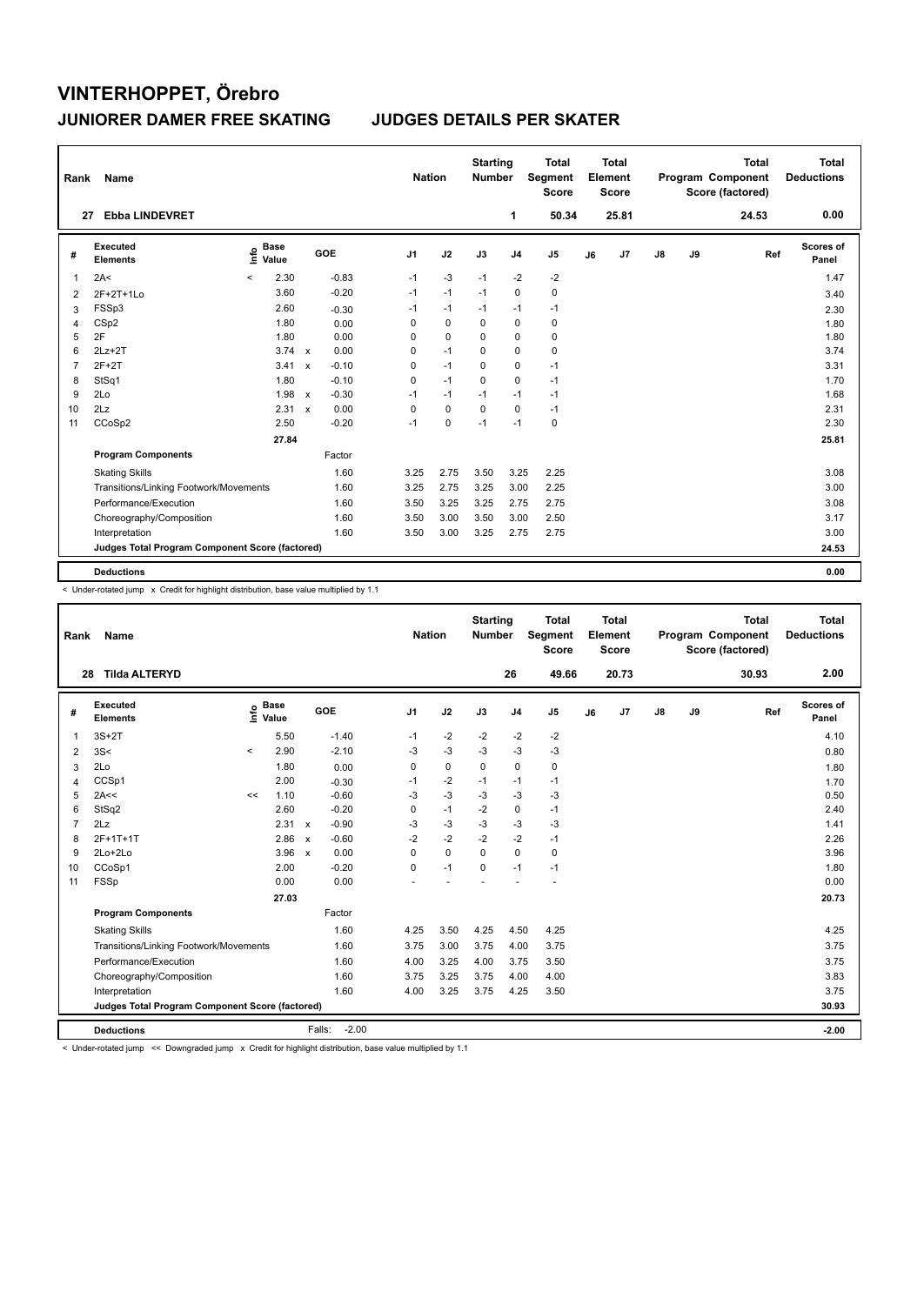| Rank           | Name                                            |         |                      |                           |         | <b>Nation</b>  |             | <b>Starting</b><br><b>Number</b> |                | <b>Total</b><br>Segment<br><b>Score</b> |    | <b>Total</b><br>Element<br><b>Score</b> |               |    | <b>Total</b><br>Program Component<br>Score (factored) | <b>Total</b><br><b>Deductions</b> |
|----------------|-------------------------------------------------|---------|----------------------|---------------------------|---------|----------------|-------------|----------------------------------|----------------|-----------------------------------------|----|-----------------------------------------|---------------|----|-------------------------------------------------------|-----------------------------------|
|                | <b>Madeleine HOLMOVIST</b><br>29                |         |                      |                           |         |                |             |                                  | $\mathbf{2}$   | 48.83                                   |    | 25.23                                   |               |    | 23.60                                                 | 0.00                              |
| #              | Executed<br><b>Elements</b>                     | lnfo    | <b>Base</b><br>Value |                           | GOE     | J <sub>1</sub> | J2          | J3                               | J <sub>4</sub> | J <sub>5</sub>                          | J6 | J <sub>7</sub>                          | $\mathsf{J}8$ | J9 | Ref                                                   | Scores of<br>Panel                |
| 1              | $2Lz+2Lo$                                       |         | 3.90                 |                           | 0.00    | 0              | $\mathbf 0$ | $\pmb{0}$                        | $\mathbf 0$    | $-1$                                    |    |                                         |               |    |                                                       | 3.90                              |
| 2              | 2Lo                                             |         | 1.80                 |                           | 0.00    | 0              | $\mathbf 0$ | 0                                | $\mathbf 0$    | 0                                       |    |                                         |               |    |                                                       | 1.80                              |
| 3              | 2F                                              |         | 1.80                 |                           | 0.00    | 0              | $\mathbf 0$ | $\mathbf 0$                      | $\mathbf 0$    | 0                                       |    |                                         |               |    |                                                       | 1.80                              |
| 4              | FCSSp3                                          |         | 2.60                 |                           | $-0.30$ | $-1$           | $-1$        | $-1$                             | $-1$           | $-1$                                    |    |                                         |               |    |                                                       | 2.30                              |
| 5              | $2Lz+2T<$                                       | $\prec$ | 3.00                 |                           | $-0.40$ | $-1$           | $-2$        | $-1$                             | $-1$           | $-2$                                    |    |                                         |               |    |                                                       | 2.60                              |
| 6              | LSp2                                            |         | 1.90                 |                           | 0.00    | 0              | $\mathbf 0$ | $\Omega$                         | $\mathbf 0$    | $-1$                                    |    |                                         |               |    |                                                       | 1.90                              |
| $\overline{7}$ | 2Lz                                             |         | 2.31 x               |                           | 0.00    | 0              | $\mathbf 0$ | $\Omega$                         | $\mathbf 0$    | $-1$                                    |    |                                         |               |    |                                                       | 2.31                              |
| 8              | $2F+2T$                                         |         | 3.41                 | $\boldsymbol{\mathsf{x}}$ | $-0.30$ | $-1$           | $-1$        | $-1$                             | $-1$           | $-1$                                    |    |                                         |               |    |                                                       | 3.11                              |
| 9              | 1A                                              |         | 1.21                 | $\mathbf{x}$              | 0.00    | 0              | $\mathbf 0$ | $\Omega$                         | $\mathbf 0$    | 0                                       |    |                                         |               |    |                                                       | 1.21                              |
| 10             | CCoSp1                                          |         | 2.00                 |                           | 0.00    | 0              | $\mathbf 0$ | $\Omega$                         | 0              | $-1$                                    |    |                                         |               |    |                                                       | 2.00                              |
| 11             | StSq2                                           |         | 2.60                 |                           | $-0.30$ | $-1$           | $-1$        | $-1$                             | $-1$           | $-2$                                    |    |                                         |               |    |                                                       | 2.30                              |
|                |                                                 |         | 26.53                |                           |         |                |             |                                  |                |                                         |    |                                         |               |    |                                                       | 25.23                             |
|                | <b>Program Components</b>                       |         |                      |                           | Factor  |                |             |                                  |                |                                         |    |                                         |               |    |                                                       |                                   |
|                | <b>Skating Skills</b>                           |         |                      |                           | 1.60    | 3.50           | 2.75        | 4.00                             | 3.00           | 2.50                                    |    |                                         |               |    |                                                       | 3.08                              |
|                | Transitions/Linking Footwork/Movements          |         |                      |                           | 1.60    | 3.25           | 2.50        | 3.25                             | 2.50           | 2.00                                    |    |                                         |               |    |                                                       | 2.75                              |
|                | Performance/Execution                           |         |                      |                           | 1.60    | 3.50           | 3.00        | 3.50                             | 2.75           | 2.25                                    |    |                                         |               |    |                                                       | 3.08                              |
|                | Choreography/Composition                        |         |                      |                           | 1.60    | 3.00           | 3.25        | 3.50                             | 2.50           | 2.25                                    |    |                                         |               |    |                                                       | 2.92                              |
|                | Interpretation                                  |         |                      |                           | 1.60    | 3.25           | 2.75        | 3.25                             | 2.75           | 1.75                                    |    |                                         |               |    |                                                       | 2.92                              |
|                | Judges Total Program Component Score (factored) |         |                      |                           |         |                |             |                                  |                |                                         |    |                                         |               |    |                                                       | 23.60                             |
|                | <b>Deductions</b>                               |         |                      |                           |         |                |             |                                  |                |                                         |    |                                         |               |    |                                                       | 0.00                              |

< Under-rotated jump x Credit for highlight distribution, base value multiplied by 1.1

| Rank           | <b>Name</b>                                     |                              |                      |                | <b>Nation</b>  | <b>Starting</b><br><b>Number</b> |                | <b>Total</b><br>Segment<br><b>Score</b> |    | <b>Total</b><br>Element<br><b>Score</b> |               |    | <b>Total</b><br>Program Component<br>Score (factored) | <b>Total</b><br><b>Deductions</b> |
|----------------|-------------------------------------------------|------------------------------|----------------------|----------------|----------------|----------------------------------|----------------|-----------------------------------------|----|-----------------------------------------|---------------|----|-------------------------------------------------------|-----------------------------------|
| 30             | Josefin FRANZÉN                                 |                              |                      |                |                |                                  | 6              | 46.27                                   |    | 21.53                                   |               |    | 25.74                                                 | 1.00                              |
| #              | Executed<br><b>Elements</b>                     | <b>Base</b><br>lnfo<br>Value | GOE                  | J <sub>1</sub> | J2             | J3                               | J <sub>4</sub> | J5                                      | J6 | J7                                      | $\mathsf{J}8$ | J9 | Ref                                                   | Scores of<br>Panel                |
| 1              | 2S                                              | 1.30                         | 0.00                 | 0              | 0              | $-1$                             | 0              | 0                                       |    |                                         |               |    |                                                       | 1.30                              |
| 2              | $2F+2T$                                         | 3.10                         | $-0.90$              | $-2$           | $-3$           | $-3$                             | $-3$           | $-3$                                    |    |                                         |               |    |                                                       | 2.20                              |
| 3              | 1A                                              | 1.10                         | $-0.20$              | $\mathbf 0$    | $-1$           | $-1$                             | $-1$           | $-1$                                    |    |                                         |               |    |                                                       | 0.90                              |
| $\overline{4}$ | FSSp3                                           | 2.60                         | 0.00                 | 0              | $\mathbf{1}$   | $\mathbf 0$                      | $\mathbf 0$    | $-1$                                    |    |                                         |               |    |                                                       | 2.60                              |
| 5              | $2Lz+1T$                                        | 2.50                         | $-0.30$              | $-1$           | $-1$           | $-1$                             | $-1$           | $-1$                                    |    |                                         |               |    |                                                       | 2.20                              |
| 6              | StSq1                                           | 1.80                         | $-0.10$              | $\mathbf 0$    | $\mathbf 0$    | $\mathbf 0$                      | $-1$           | $-1$                                    |    |                                         |               |    |                                                       | 1.70                              |
| $\overline{7}$ | 2Lz                                             | 2.31 x                       | $-0.80$              | $-2$           | $-3$           | $-3$                             | $-3$           | $-2$                                    |    |                                         |               |    |                                                       | 1.51                              |
| 8              | CCoSp3                                          | 3.00                         | 0.33                 | 0              | $\overline{2}$ | $\mathbf{1}$                     | $\mathbf{1}$   | 0                                       |    |                                         |               |    |                                                       | 3.33                              |
| 9              | 2F                                              | $1.98 \times$                | 0.00                 | $\Omega$       | $\Omega$       | $\Omega$                         | $\mathbf{1}$   | 0                                       |    |                                         |               |    |                                                       | 1.98                              |
| 10             | 2Lo                                             | 1.98                         | 0.00<br>$\mathsf{x}$ | $-1$           | $\mathbf 0$    | $\Omega$                         | $\mathbf 0$    | 0                                       |    |                                         |               |    |                                                       | 1.98                              |
| 11             | LSp1                                            | 1.50                         | 0.33                 | $\Omega$       | $\mathbf{1}$   | $\mathbf{1}$                     | $\mathbf{1}$   | 0                                       |    |                                         |               |    |                                                       | 1.83                              |
|                |                                                 | 23.17                        |                      |                |                |                                  |                |                                         |    |                                         |               |    |                                                       | 21.53                             |
|                | <b>Program Components</b>                       |                              | Factor               |                |                |                                  |                |                                         |    |                                         |               |    |                                                       |                                   |
|                | <b>Skating Skills</b>                           |                              | 1.60                 | 3.25           | 3.50           | 4.00                             | 3.50           | 2.75                                    |    |                                         |               |    |                                                       | 3.42                              |
|                | Transitions/Linking Footwork/Movements          |                              | 1.60                 | 3.00           | 3.25           | 3.50                             | 3.25           | 2.00                                    |    |                                         |               |    |                                                       | 3.17                              |
|                | Performance/Execution                           |                              | 1.60                 | 3.00           | 3.75           | 3.50                             | 3.00           | 2.50                                    |    |                                         |               |    |                                                       | 3.17                              |
|                | Choreography/Composition                        |                              | 1.60                 | 3.25           | 3.75           | 3.75                             | 3.00           | 2.50                                    |    |                                         |               |    |                                                       | 3.33                              |
|                | Interpretation                                  |                              | 1.60                 | 2.75           | 4.00           | 3.50                             | 2.75           | 2.25                                    |    |                                         |               |    |                                                       | 3.00                              |
|                | Judges Total Program Component Score (factored) |                              |                      |                |                |                                  |                |                                         |    |                                         |               |    |                                                       | 25.74                             |
|                | <b>Deductions</b>                               |                              | $-1.00$<br>Falls:    |                |                |                                  |                |                                         |    |                                         |               |    |                                                       | $-1.00$                           |